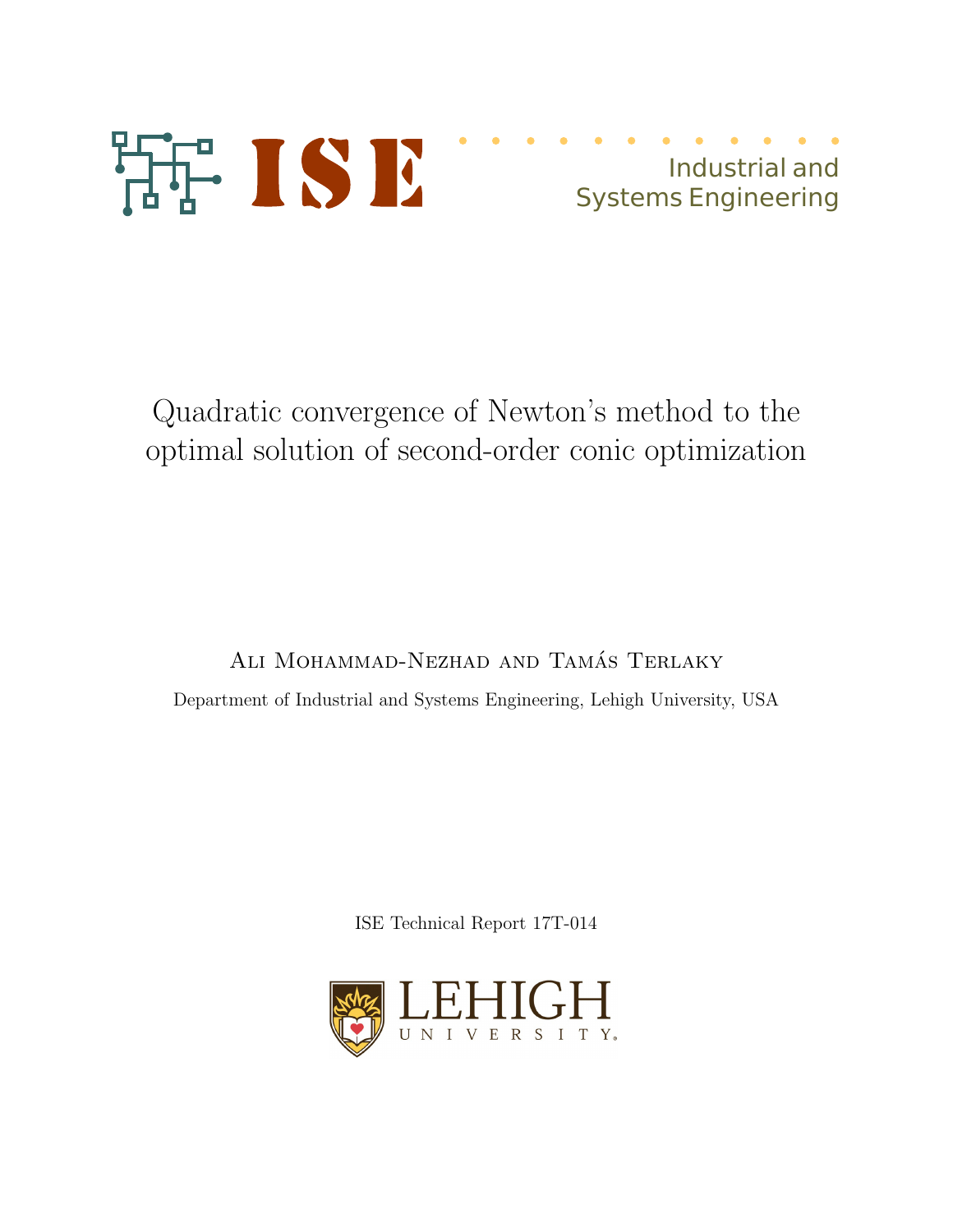# Quadratic convergence of Newton's method to the optimal solution of second-order conic optimization

ALI MOHAMMAD-NEZHAD<sup>\*1</sup> AND TAMÁS TERLAKY<sup>†1</sup>

<sup>1</sup>Department of Industrial and Systems Engineering, Lehigh University, USA

October 21, 2017

#### Abstract

Under strict complementarity and primal and dual nondegeneracy conditions we establish the quadratic convergence of Newton's method to the unique strictly complementary optimal solution of second-order conic optimization, when the initial point is sufficiently close to the optimal set. When strict complementarity fails but the primal and dual nondegeneracy conditions hold, we show that if the optimal partition of the problem is known, then the application of Newton's method to the optimality conditions of a reduced nonlinear optimization problem results in quadratic convergence to the unique maximally complementary optimal solution. For a special case of the optimal partition, we present a rounding procedure which gives an exact strictly complementary optimal solution in strongly polynomial time.

## <span id="page-1-0"></span>1 Introduction

Second-order conic optimization (SOCO) problems minimize a linear objective function over the intersection of an affine space and Cartesian product of  $p$  second-order (Lorentz) cones of dimension  $n_i$ , i.e.,

<span id="page-1-1"></span>
$$
\mathcal{L}^{\bar{n}}_{+}:=\mathbb{L}^{n_1}_{+}\times\ldots\times\mathbb{L}^{n_p}_{+},\qquad \bar{n}:=\sum_{i=1}^pn_i,
$$

where

$$
\mathbb{L}_{+}^{n_i} := \{ x^i := (x_1^i, \dots, x_{n_i}^i)^T \in \mathbb{R}^{n_i} : x_1^i \ge ||x_{2:n_i}^i|| \}, \quad i = 1, \dots, p. \tag{1}
$$

The primal and dual SOCO problems in standard form are represented as

$$
\begin{array}{ll}\n\text{(PSOCO)} & \min \left\{ c^T x : Ax = b, \ x \in \mathcal{L}_+^{\bar{n}} \right\}, \\
\text{(DSOCO)} & \max \left\{ b^T y : A^T y + s = c, \ s \in \mathcal{L}_+^{\bar{n}} \right\},\n\end{array}
$$

where  $b \in \mathbb{R}^m$ ,  $A := (A_1, \ldots, A_p)$ ,  $x := (x^1; \ldots; x^p)$ ,  $s := (s^1; \ldots; s^p)$ , and  $c := (c^1; \ldots; c^p)$ , in which  $A_i \in \mathbb{R}^{m \times n_i}$ ,  $s^i \in \mathbb{R}^{n_i}$ , and  $c^i \in \mathbb{R}^{n_i}$  for  $i = 1, \ldots, p$ . Notice that x, s, and c are concatenation of the column vectors  $x^i$ ,  $s^i$ , and  $c^i$ , respectively. A wide range of applications in engineering, control, robust optimization, and combinatorial optimization can be modeled as SOCO problems, see e.g., [\[2,](#page-16-0) [15\]](#page-17-0) for the applications of SOCO.

<sup>∗</sup>Email: alm413@lehigh.edu

<sup>†</sup>Email: terlaky@lehigh.edu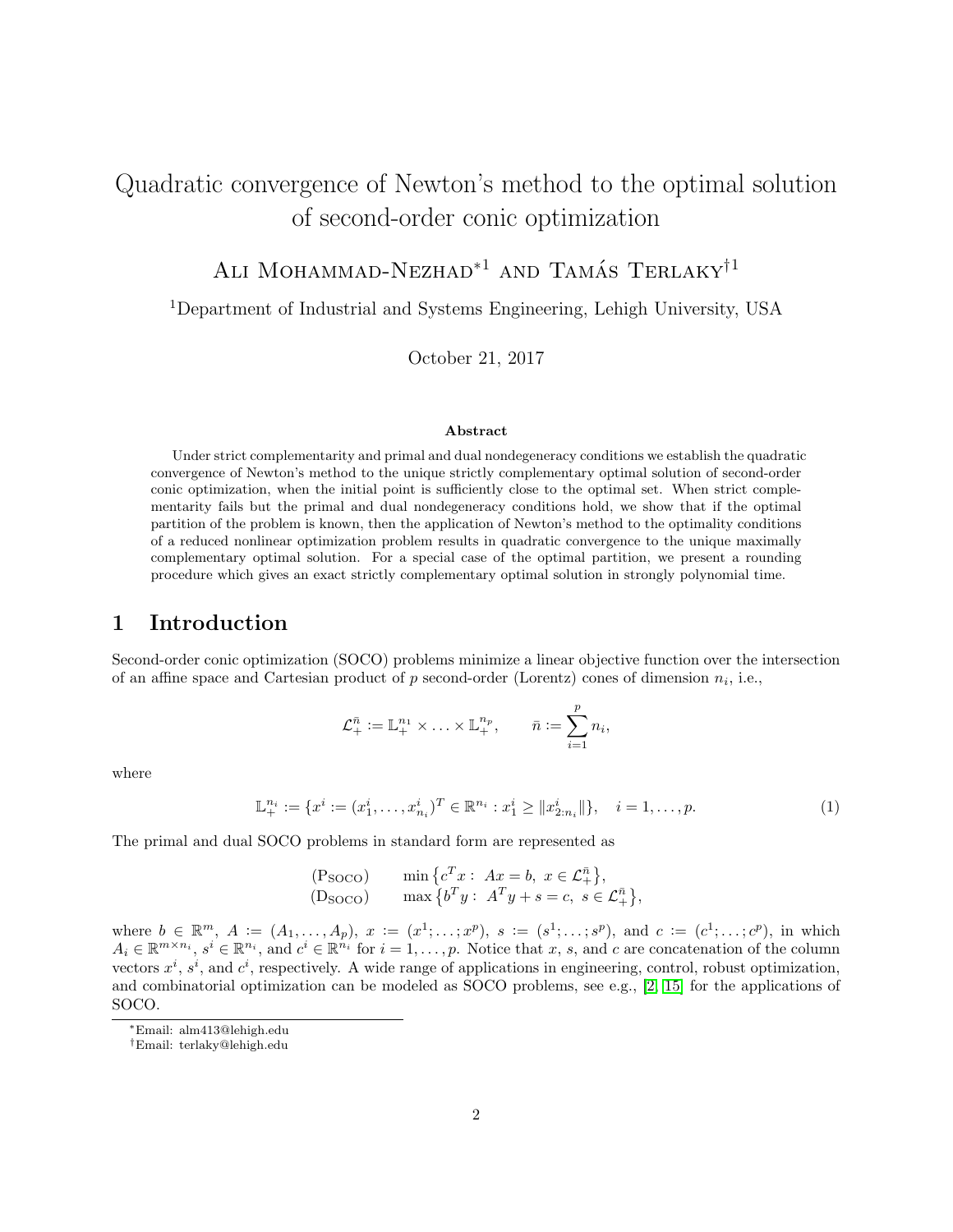From an algebraic point of view, SOCO can be embedded in a semidefinite optimization (SDO) problem using the following equivalence between a second-order cone and a positive semidefinite cone:

$$
L(x^{i}) := \begin{pmatrix} x_1^{i} & (x_{2:n_i}^{i})^{T} \\ x_{2:n_i}^{i} & x_1^{i} I_{n_i-1} \end{pmatrix} \succeq 0 \Leftrightarrow x^{i} \in \mathbb{L}_{+}^{n_i} \Leftrightarrow (x^{i})^{T} R_i x^{i} \geq 0, x_1^{i} \geq 0,
$$
\n(2)

where  $R_i$  is an  $n_i \times n_i$  diagonal matrix given by

<span id="page-2-1"></span><span id="page-2-0"></span>
$$
R_i := \text{diag}(1, -1, -1, \dots, -1). \tag{3}
$$

All this hints that SOCO problems are polynomially solvable using an interior point method (IPM) for SDO. However, a direct implementation of IPMs for SOCO is proven to be more efficient in terms of computational complexity than IPMs applied to the equivalent SDO formulation [\[24\]](#page-18-0). The study on IPMs for SOCO problems was pioneered by the work of Nesterov and Nemirovskii [\[24\]](#page-18-0), see also Nesterov and Todd [\[25,](#page-18-1) [26\]](#page-18-2) for the theory of linear conic optimization problems over self-scaled cones. Various search directions of IPMs have been studied for SOCO, see e.g., [\[1,](#page-16-1) [3,](#page-16-2) [20,](#page-17-1) [21,](#page-17-2) [32,](#page-18-3) [33\]](#page-18-4).

The identification of the optimal partition have been throughly studied for linear optimization (LO) and linear complementarity problems (LCP), see e.g., [\[12,](#page-17-3) [28\]](#page-18-5), to generate either a *strictly* or a maximally complementary optimal solution, see e.g.,  $[17, 18, 28, 34]$  $[17, 18, 28, 34]$  $[17, 18, 28, 34]$  $[17, 18, 28, 34]$  for LO and  $[12, 13, 22]$  $[12, 13, 22]$  $[12, 13, 22]$  for LCP. The concept of optimal partition was generalized to SDO by Goldfarb and Scheinberg [\[10\]](#page-17-8). Yildirim [\[35\]](#page-18-7) presented a facial description of the optimal partition for linear conic optimization. Bonnans and Ramírez [\[5\]](#page-16-3) established the algebraic definition of the optimal partition for SOCO. Recently, Terlaky and Wang [\[31\]](#page-18-8) investigated the identification of the optimal partition for SOCO, and Mohammad-Nezhad and Terlaky [\[19\]](#page-17-9) considered the identification of the optimal partition for SDO.

The main contribution of this paper is to use the optimal partition of SOCO to formulate a reduced nonlinear optimization (NLO) problem. Then we apply Newton's method to the first-order optimality conditions of the reduced problem to generate the unique maximally complementary optimal solution. We show that if the primal and dual nondegeneracy conditions hold, then the Jacobian of the equations in KKT system of the reduced NLO problem is nonsingular at the unique globally optimal solution of the NLO problem. As a result, starting from a solution sufficiently close to the optimal set, Newton's method converges quadratically to the unique maximally complementary optimal solution. Indeed, quadratic convergence does not depend on the strict complementarity condition. This result is notably stronger than what we could obtain by the direct application of Newton's method to the optimality conditions of SOCO. For a special case, we present a rounding procedure which gives an exact strictly complementary optimal solution in strongly polynomial time.

In the rest of Section [1,](#page-1-0) we provide the reader with the preliminaries regarding the optimal partition and primal and dual nondegeneracy conditions for SOCO. In Section [2,](#page-6-0) we specialize the second-order sufficient condition for the optimal solutions of  $(P_{\text{SOCO}})$  and  $(D_{\text{SOCO}})$ , and highlight its connection to nondegeneracy conditions. In Section [3,](#page-7-0) we establish quadratic convergence of Newton's method to the unique strictly complementary optimal solution of SOCO. Section [4](#page-9-0) presents the main result of this paper: we establish the quadratic convergence of Newton's method to the unique maximally complementary optimal solution of SOCO. For a special case, a strongly polynomial rounding procedure to an exact strictly complementary optimal solution is given in Section [5.](#page-15-0) Our conclusions and ideas for future research are presented in Section [6.](#page-16-4) Supplementary materials are given in the Appendix.

Throughout this paper,  $\lambda_j(.)$  denotes an eigenvalue of a matrix, int(.), ri(.), and bd(.) stand for the interior, the relative interior, and the boundary of a set, and  $\text{Ker}(\cdot)$  and  $\mathcal{R}(\cdot)$  denote the null space and the range space of a matrix, respectively. A maximally complementary optimal solution is indicated by  $(x^*; y^*; s^*)$ , and  $B(x^*, r)$  denotes an open ball centered at  $x^*$  with radius r. For any  $I \subseteq \{1, \ldots, p\}$  and an arbitrary matrix A, |I| denotes the cardinality of I, and  $A_I$  represents the corresponding subset of the columns of A. Furthermore,  $(N_i)_{i\in I}$  denotes the horizontal arrangement of  $N_i$  for  $i \in I$ . Finally,  $\|.\|$  denotes the  $l_2$  norm and the induced 2-norm (spectral norm) for the vectors and matrices, respectively.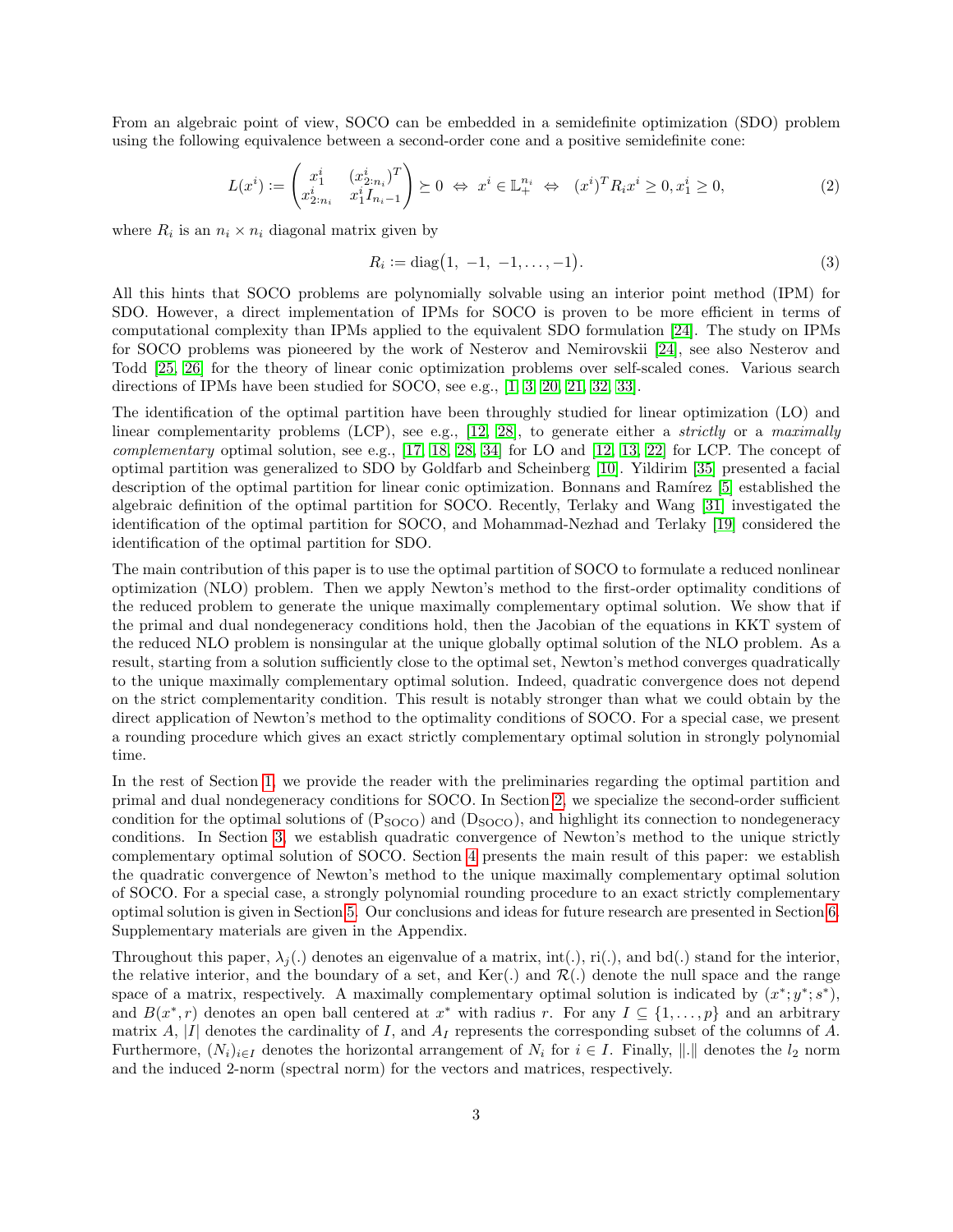Note that a critical direction associated with  $(P_{SOCO})$  or  $(D_{SOCO})$ , and the reduced NLO problem is always denoted by  $h$ . The reader should understand from the context to which problem the critical direction  $h$ belongs to. Moreover, we define and use the auxiliary vectors  $\xi$  and  $\eta$  occasionally to prove the linear independence of rows and columns of a matrix.

#### 1.1 Optimality and complementarity

We assume that the coefficient matrix A has full row rank, and the interior point condition holds for both  $(P_{SOCO})$  and  $(D_{SOCO})$ , i.e., there exists a feasible solution  $(x; y; s)$  such that for all  $i = 1, \ldots, p$  we have  $x^i, s^i \in \text{int}(\mathbb{L}^{n_i}_+)$ . As a result, at optimality the duality gap is zero, and the optimal value of  $(P_{\text{SOCO}})$  as well as that of  $(D_{SOCO})$  is attained, see Theorem 2.4.1 in [\[4\]](#page-16-5). Since strong duality holds, the optimal set for  $(P_{SOCO})$  and  $(D_{SOCO})$  can be represented as

<span id="page-3-0"></span>
$$
\begin{array}{ll}\nAx = b, & x \in \mathcal{L}_+^{\bar{n}}, \\
A^T y + s = c, & s \in \mathcal{L}_+^{\bar{n}}, \\
x \circ s = 0,\n\end{array} \tag{4}
$$

in which  $x \circ s = 0$  denotes the complementarity condition, where  $x \circ s := (x^1 \circ s^1; \dots; x^p \circ s^p)$ , and the bilinear map

<span id="page-3-1"></span>
$$
x^{i} \circ s^{i} := \begin{pmatrix} (x^{i})^{T} s^{i} \\ x_{1}^{i} s_{2:n_{i}}^{i} + s_{1}^{i} x_{2:n_{i}}^{i} \end{pmatrix}, \quad i = 1, \dots, p,
$$
\n
$$
(5)
$$

is called the Jordan product. The Jordan product  $x^i \circ s^i$  can also be given by

$$
x^i \circ s^i = L(x^i)s^i.
$$

Any solution  $(x; y; s)$  satisfying  $x \circ s = 0$  is called complementary. Let  $\mathcal{P}^*$  and  $\mathcal{D}^*$  denote the primal and dual optimal sets, respectively. The interior point condition implies that the optimal set  $\mathcal{P}^* \times \mathcal{D}^*$  is nonempty and compact, see e.g., Lemma 2 in [\[5\]](#page-16-3).

**Definition 1** (Definition 23 in [\[2\]](#page-16-0)). Let  $(x^*; y^*; s^*) \in \mathcal{P}^* \times \mathcal{D}^*$ . Then  $(x^*; y^*; s^*)$  is called strictly complementary if

$$
x^* + s^* \in \text{int}(\mathcal{L}_+^{\bar{n}}).
$$

An optimal solution  $(x^*; y^*; s^*)$  is called maximally complementary if

$$
x^* \in \text{ri}(\mathcal{P}^*), \quad (y^*; s^*) \in \text{ri}(\mathcal{D}^*).
$$

Under the interior point condition, a maximally complementary optimal solution always exists for SOCO. In contrast with LO, which always has a strictly complementary optimal solution, a SDO or SOCO problem may not have a strictly complementary optimal solution.

### 1.2 Optimal partition in SOCO

The notion of the optimal partition of LO can be extended to SOCO. Even though a SOCO problem can be embedded in SDO, the optimal partition in SOCO is more nuanced when it is defined and analyzed directly in the SOCO setting. In SOCO, the index set  $\{1, \ldots, p\}$  of the second-order cones is partitioned into four sets  $\mathcal{B}, \mathcal{N}, \mathcal{R}$ , and  $\mathcal{T} := (\mathcal{T}_1, \mathcal{T}_2, \mathcal{T}_3)$  as defined in [\[5\]](#page-16-3):

$$
\begin{split} \mathcal{B} &:= \left\{ i \mid x_1^i > \|x_{2:n_i}^i\|, \text{ for some } x \in \mathcal{P}^* \right\}, \\ \mathcal{N} &:= \left\{ i \mid s_1^i > \|s_{2:n_i}^i\|, \text{ for some } s \in \mathcal{D}^* \right\}, \\ \mathcal{R} &:= \left\{ i \mid x_1^i = \|x_{2:n_i}^i\| > 0, \text{ } s_1^i = \|s_{2:n_i}^i\| > 0, \text{ for some } (x; y; s) \in \mathcal{P}^* \times \mathcal{D}^* \right\}, \\ \mathcal{T}_1 &:= \left\{ i \mid x^i = s^i = 0, \text{ for all } (x; y; s) \in \mathcal{P}^* \times \mathcal{D}^* \right\}, \\ \mathcal{T}_2 &:= \left\{ i \mid s^i = 0, \text{ for all } (y; s) \in \mathcal{D}^*, \text{ } x_1^i = \|x_{2:n_i}^i\| > 0, \text{ for some } x \in \mathcal{P}^* \right\}, \\ \mathcal{T}_3 &:= \left\{ i \mid x^i = 0, \text{ for all } x \in \mathcal{P}^*, \text{ } s_1^i = \|s_{2:n_i}^i\| > 0, \text{ for some } (y; s) \in \mathcal{D}^* \right\}. \end{split}
$$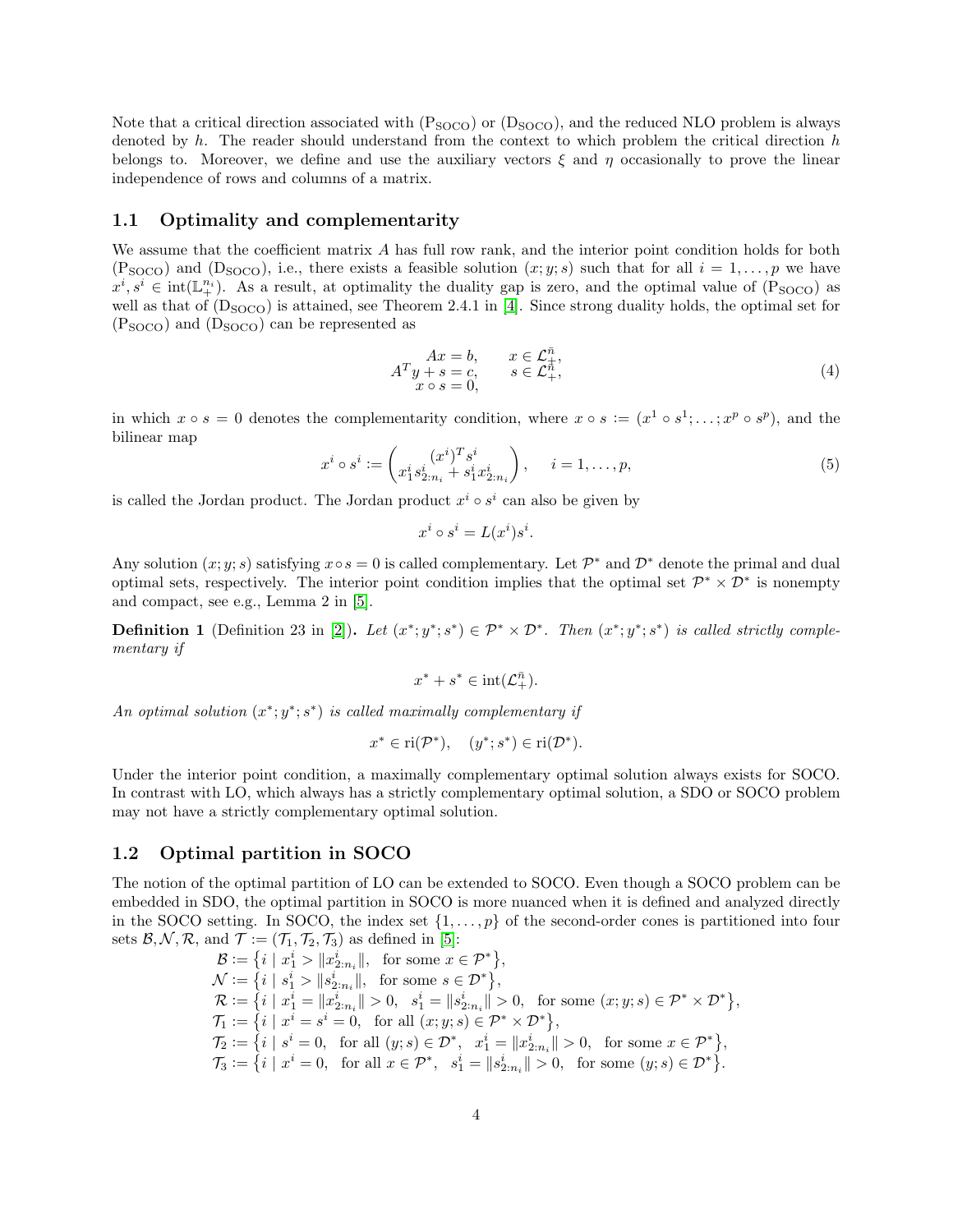The convexity of the optimal set implies that the sets  $\mathcal{B}, \mathcal{N}, \mathcal{R}$ , and  $\mathcal{T}$  are mutually disjoint and their union is the index set  $\{1,\ldots,p\}$ . For instance, for  $i \in \mathcal{T}_2$  we have  $s^i = 0$  for all  $(y; s) \in \mathcal{D}^*$  since otherwise, we would have a complementary solution  $(x^i; s^i)$  with  $x^i, s^i \in \text{bd}(\mathbb{L}^{n_i}_+) \setminus \{0\}$ , implying that  $i \in \mathcal{R}$ . Therefore, it follows from the complementarity condition that for all  $(x; y; s) \in \mathcal{P}^* \times \mathcal{D}^*$ ,  $x^i = 0$  for all  $i \in \mathcal{N}$ , and  $s^i = 0$ for all  $i \in \mathcal{B}$ , see e.g., [\[31\]](#page-18-8). An optimal solution  $(x^*; y^*; s^*)$  is maximally complementary if

<span id="page-4-2"></span>
$$
(x^*)^i \in \text{int}(\mathbb{L}_+^{n_i}), \quad \forall i \in \mathcal{B},
$$
  
\n
$$
(s^*)^i \in \text{int}(\mathbb{L}_+^{n_i}), \quad \forall i \in \mathcal{N},
$$
  
\n
$$
(x^*)^i, (s^*)^i \neq 0, \quad \forall i \in \mathcal{R},
$$
  
\n(6)

see Definition 5 in [\[5\]](#page-16-3). Further, a strictly complementary optimal solution  $(x^*; y^*; s^*)$  exists iff  $\mathcal{T} = \emptyset$ .

### 1.3 Identification of the optimal partition

Let  $e_i := (1, 0)$  denote the unit vector for the i<sup>th</sup> second-order cone, and  $e := (e_1; \dots; e_p)$ . Then, for  $\mu > 0$ , the central path is defined as the solution set of

<span id="page-4-0"></span>
$$
\begin{array}{rcl}\nAx & = & b, & x \in \text{int}(\mathcal{L}_+^{\bar{n}}), \\
A^T y + s & = & c, & s \in \text{int}(\mathcal{L}_+^{\bar{n}}), \\
x \circ s & = & \mu e.\n\end{array} \tag{7}
$$

Under the full rank and the interior point conditions, for all  $\mu > 0$  system [\(7\)](#page-4-0) has a unique solution  $(x(\mu); y(\mu); s(\mu))$ , the so called central solution, where  $x(\mu), s(\mu) \in \text{int}(\mathcal{L}^{\bar{n}}_+)$ . For  $\mu > 0$  the set of central solutions forms a smooth analytical curve which converges to a maximally complementary optimal solution, see [\[24\]](#page-18-0) or Corollary 3.5 in [\[31\]](#page-18-8).

To identify the optimal partition from a central solution, some proximity measures are needed to evaluate the magnitude of the solutions on the central path. Toward this end, Terlaky and Wang [\[31\]](#page-18-8) defined two condition numbers,  $\sigma_1$  and  $\sigma_2$ , as

$$
\sigma_{\mathcal{B}} := \min_{i \in \mathcal{B}} \max_{x \in \mathcal{P}^*} \{ x_1^i - \| x_{2:n_i}^i \| \}, \n\sigma_{\mathcal{N}} := \min_{i \in \mathcal{N}} \max_{(y;s) \in \mathcal{D}^*} \{ s_1^i - \| s_{2:n_i}^i \| \}, \n\sigma_1 := \min \{ \sigma_{\mathcal{B}}, \sigma_{\mathcal{N}} \}, \n\sigma_2 := \min_{i \in \mathcal{R}} \max_{(x;y;s) \in \mathcal{P}^* \times \mathcal{D}^*} \{ x_1^i + s_1^i - \| x_{2:n_i}^i + s_{2:n_i}^i \| \}.
$$
\n(8)

We also define

<span id="page-4-4"></span><span id="page-4-3"></span>
$$
\sigma_3 := \max_{(x,y,s)\in \mathcal{P}^* \times \mathcal{D}^*} \{ \|(x,y,s)\| \}.
$$
\n(9)

Note that the interior point condition implies that the condition numbers  $\sigma_1$ ,  $\sigma_2$ , and  $\sigma_3$  are finite positive values, see Lemma 3.3 in [\[31\]](#page-18-8).

Theorem [1](#page-4-1) presents the magnitude of the solutions on the central path for  $\mathcal{B}, \mathcal{N}$ , and  $\mathcal{R}$ , as given in Theorem 3.4 in [\[31\]](#page-18-8). For  $\mathcal T$  we reproduced the bounds using the error bound result for a linear mixed conic system, as stated in Theorem [7.](#page-22-0) See Appendix [E](#page-23-0) for the sketch of the proof of the bounds for the  $\mathcal T$  parts of the following theorem.

<span id="page-4-1"></span>**Theorem 1** (Theorem 3.4 in [\[31\]](#page-18-8)). Let  $(x(\mu); y(\mu); s(\mu))$  be a central solution such that  $\mu \leq \hat{\mu}$ , where  $\hat{\mu}$  is defined in [\(44\)](#page-23-1). Then there exist a positive scalar  $\gamma$  and condition number  $\kappa$ , as introduced in Theorem [7](#page-22-0) in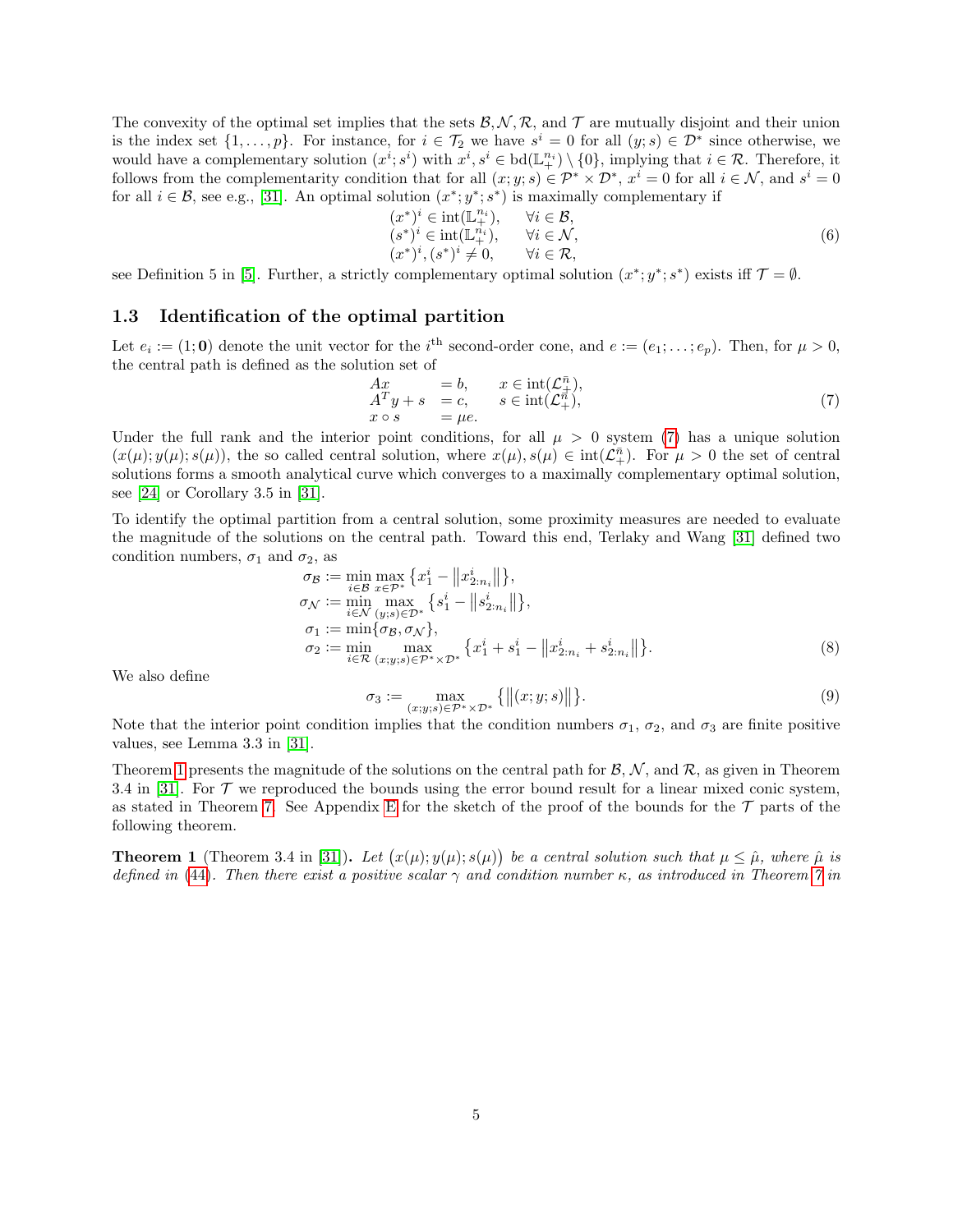Appendix [D,](#page-22-1) so that

$$
x_1^i(\mu) \ge x_1^i(\mu) - ||x_{2:n_i}^i(\mu)|| > \frac{\sigma_1}{2p}, \text{ and } s_1^i(\mu) \le \frac{p\mu}{\sigma_1},
$$
  
\n
$$
s_1^i(\mu) \ge s_1^i(\mu) - ||s_{2:n_i}^i(\mu)|| > \frac{\sigma_1}{2p}, \text{ and } x_1^i(\mu) \le \frac{p\mu}{\sigma_1},
$$
  
\n
$$
\forall i \in \mathcal{N},
$$

$$
x_1^i(\mu) > \frac{\sigma_2}{4p}, \quad \text{and} \quad s_1^i(\mu) > \frac{\sigma_2^{2p}}{4p}, \qquad \forall i \in \mathcal{R},
$$
\n
$$
\left( \begin{array}{ccc} i & \text{if } i \leq i \end{array} \right) \cup \left( \begin{array}{ccc} i & \text{if } i \leq i \end{array} \right) \cup \left( \begin{array}{ccc} 2p\mu & & \text{if } i \leq j \end{array} \right)
$$

$$
\left(x_1^i(\mu) - \|x_{2:n_i}^i(\mu)\|\right) + \left(s_1^i(\mu) - \|s_{2:n_i}^i(\mu)\|\right) \le \frac{2p\mu}{\sigma_2},
$$
  
\n
$$
x_1^i(\mu) + s_1^i(\mu) - \|x_{2:n_i}^i(\mu) + s_{2:n_i}^i(\mu)\| > \frac{\sigma_1}{2p},
$$
  
\n
$$
\forall i \in \mathcal{B} \cup \mathcal{N},
$$
  
\n
$$
\forall i \in \mathcal{B} \cup \mathcal{N},
$$

$$
x_1^i(\mu) + s_1^i(\mu) - ||x_{2:n_i}^i(\mu) + s_{2:n_i}^i(\mu)|| > \frac{2p}{2p},
$$
  
\n
$$
x_1^i(\mu) + s_1^i(\mu) - ||x_{2:n_i}^i(\mu) + s_{2:n_i}^i(\mu)|| > \frac{\sigma_2}{2p},
$$
  
\n
$$
\forall i \in \mathcal{R},
$$

$$
\frac{\mu}{2\kappa(p\mu)^{\gamma}} \leq x_1^i(\mu) - \|x_{2:n_i}^i(\mu)\| \leq x_1^i(\mu) \leq \kappa(p\mu)^{\gamma}, \qquad \forall i \in \mathcal{T}_1,
$$

$$
\frac{\mu}{2\kappa(p\mu)^{\gamma}} \le s_1^i(\mu) - \|s_{2:n_i}^i(\mu)\| \le s_1^i(\mu) \le \kappa(p\mu)^{\gamma}, \qquad \forall i \in \mathcal{T}_1,
$$
  

$$
\frac{\mu}{2\kappa(p\mu)^{\gamma}} \le x_1^i(\mu) - \|x_{2:n_i}^i(\mu)\| \le \sqrt{2}\kappa(p\mu)^{\gamma}, \qquad \forall i \in \mathcal{T}_2,
$$

$$
\frac{\mu}{2\kappa(p\mu)^{\gamma}} \leq x_1^i(\mu) - \|x_{2:n_i}^i(\mu)\| \leq \sqrt{2}\kappa(p\mu)^{\gamma}, \qquad \forall i \in \mathcal{T}_2,
$$
\n
$$
\mu < x_i^i(\mu) \leq x(\mu)\gamma \qquad \forall i \in \mathcal{T}_1,
$$

$$
\frac{\mu}{2\sqrt{2}\kappa(p\mu)^{\gamma}} \le s_1^i(\mu) \le \kappa(p\mu)^{\gamma}, \qquad \forall i \in \mathcal{T}_2,
$$
  

$$
\frac{\mu}{2\sqrt{2}\kappa(p\mu)^{\gamma}} \le s_1^i(\mu) - \|s_{2:n_i}^i(\mu)\| \le \sqrt{2}\kappa(p\mu)^{\gamma}, \qquad \forall i \in \mathcal{T}_3,
$$

$$
\frac{\mu}{2\kappa(p\mu)^{\gamma}} \leq s_1^i(\mu) - \|s_{2:n_i}^i(\mu)\| \leq \sqrt{2\kappa(p\mu)^{\gamma}},
$$
  
\n
$$
\frac{\mu}{2\sqrt{2\kappa(p\mu)^{\gamma}}} \leq x_1^i(\mu) \leq \kappa(p\mu)^{\gamma},
$$
  
\n
$$
\forall i \in \mathcal{T}_3,
$$
  
\n
$$
\forall i \in \mathcal{T}_3,
$$

$$
\frac{\mu}{2\kappa(p\mu)^{\gamma}} \leq x_1^i(\mu) + s_1^i(\mu) - \|x_{2:n_i}^i(\mu) + s_{2:n_i}^i(\mu)\| \leq 4\kappa(p\mu)^{\gamma}, \qquad \forall i \in \mathcal{T}.
$$

The results of Theorem [1](#page-4-1) can be extended to the case when IPMs generate approximate solutions in a neighborhood of the central path. See Section 4 in [\[31\]](#page-18-8) for a detailed discussion.

From the bounds of Theorem [1](#page-4-1) one can observe that a complete separation of the variables to the partition  $\mathcal{B}, \mathcal{N}, \mathcal{R}$  and  $\mathcal{T}$  can be made if

$$
\frac{p\mu}{\sigma_1} < \min\left\{\frac{\sigma_1}{2p}, \frac{\sigma_2}{4p}\right\}, \quad \max\left\{\frac{p\mu}{\sigma_1}, \frac{2p\mu}{\sigma_2}\right\} < \frac{\sigma_1}{2p}, \quad 4\kappa(p\mu)^\gamma < \min\left\{\frac{\sigma_1}{2p}, \frac{\sigma_2}{2p}\right\},
$$

which can be simplified to

<span id="page-5-0"></span>
$$
\mu < \tilde{\mu} := \min\left\{\frac{\sigma_1^2}{2p^2}, \frac{\sigma_1 \sigma_2}{4p^2}, \frac{1}{p} \left(\frac{1}{4\kappa} \min\left\{\frac{\sigma_1}{2p}, \frac{\sigma_2}{2p}\right\}\right)^{\frac{1}{\gamma}}, \hat{\mu}\right\}.\tag{10}
$$

However, we do not have enough information for a further separation of  $\mathcal T$  into  $\mathcal T_1$ ,  $\mathcal T_2$ , and  $\mathcal T_3$ . To that end, we need positive lower bounds for  $x_1^i(\mu)$  and  $s_1^i(\mu)$  in  $\mathcal{T}_2$  and  $\mathcal{T}_3$ , respectively, which cannot be directly obtained from Theorem [1.](#page-4-1) Nevertheless, we assume in the convergence analysis of Section [4](#page-9-0) that  $\mu < \tilde{\mu}$  is small enough for a complete identification of  $(\mathcal{T}_1, \mathcal{T}_2, \mathcal{T}_3)$ .

### 1.4 Primal and dual nondegeneracy conditions in SOCO

The primal and dual nondegeneracy conditions for a feasible solution of SOCO are presented in [\[2,](#page-16-0) [3\]](#page-16-2) as follows:

**Definition 2** (Definitions 17 and 18 in [\[2\]](#page-16-0)). Let  $tan(x^i, \mathbb{L}^{n_i}_+)$  be the tangent space to  $\mathbb{L}^{n_i}_+$  at  $x^i$ , see [2] for the definition of tangent space. Then a primal feasible solution  $x$  is called nondegenerate if

$$
\tan(x^1, \mathbb{L}_+^{n_1}) \times \ldots \times \tan(x^p, \mathbb{L}_+^{n_p}) + \text{Ker}(A) = \mathbb{R}^{\bar{n}}.
$$
  
*A dual feasible solution (y; s) is called nondegenerate if*  

$$
\tan(s^1, \mathbb{L}_+^{n_1}) \times \ldots \times \tan(s^p, \mathbb{L}_+^{n_p}) + \mathcal{R}(A^T) = \mathbb{R}^{\bar{n}}.
$$

The relationship between nondegeneracy and uniqueness of the optimal solution is stated in the following theorem.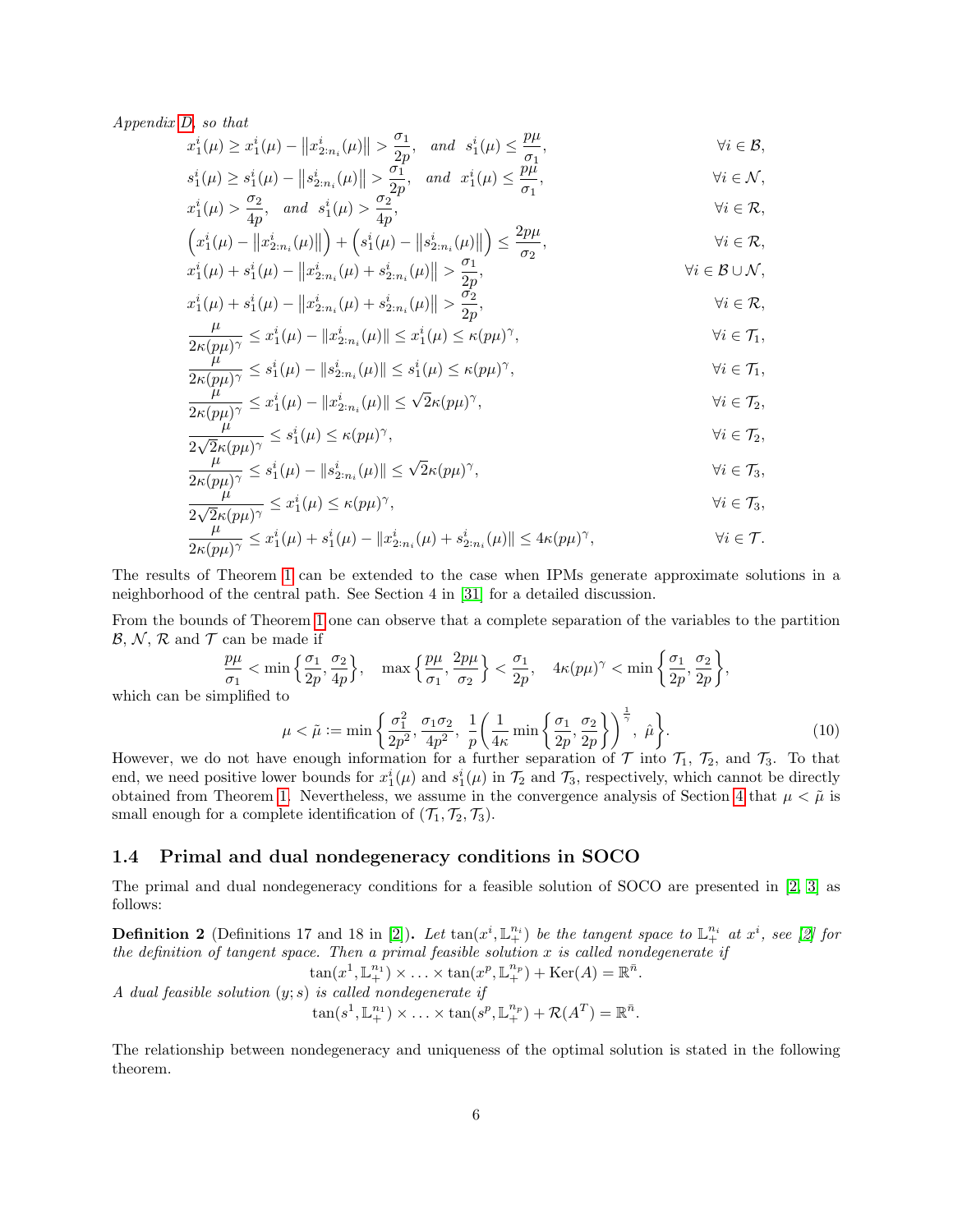Theorem 2 (Theorem 22 in [\[2\]](#page-16-0)). The existence of a primal (dual) nondegenerate optimal solution implies the uniqueness of the dual (primal) optimal solution. If the strict complementarity condition holds, then the converse is true as well.

Since we assume both the primal and dual nondegeneracy almost everywhere in this paper, using the optimal partition we characterize the primal and dual nondegeneracy conditions for the unique optimal solutions of  $(P_{SOCO})$  and  $(D_{SOCO})$ .

The matrix of the eigenvectors of  $L(x^i)$  is denoted by  $Q_i := (\sqrt{2}q_1^i)$ , √  $\overline{2}q_2^i, \ \hat{Q}_i$ , where

$$
q_1^i := \frac{1}{2} \begin{pmatrix} 1 \\ \frac{-x_{2:n_i}^i}{\|x_{2:n_i}^i\|} \end{pmatrix}, \qquad q_2^i := \frac{1}{2} \begin{pmatrix} 1 \\ \frac{x_{2:n_i}^i}{\|x_{2:n_i}^i\|} \end{pmatrix},
$$

and  $\hat{Q}_i \in \mathbb{R}^{(n_i \times n_i - 2)}$  is a matrix with orthogonal columns. The eigenvectors of  $L((x^*)^i)$  are indicated by superscript ∗.

<span id="page-6-4"></span>**Theorem 3** (Theorems 20 and 21 in [\[2\]](#page-16-0)). Let  $(x^*; y^*; s^*)$  be the unique optimal solution of  $(P_{SOCO})$  and ( $D_{\text{SOCO}}$ ). Then  $x^*$  is primal nondegenerate iff the matrix

<span id="page-6-3"></span><span id="page-6-2"></span>
$$
\left( (A_i \bar{Q}_i^*)_{i \in \mathcal{R} \cup \mathcal{T}_2}, \ A_\mathcal{B} \right) \tag{11}
$$

has full row rank, where  $\bar{Q}_i^* := (\sqrt{2}(q^*)^i_2, \hat{Q}_i^*)$ . Furthermore,  $(y^*; s^*)$  is dual nondegenerate iff the matrix  $((A_i R_i(s^*)^i)_{i \in \mathcal{R} \cup \mathcal{T}_3}, A_{\mathcal{B} \cup \mathcal{T}_1 \cup \mathcal{T}_2})$ (12)

has full column rank, where  $R_i$  is defined in

For the sake of convenience, given the unique optimal solution  $(x^*; y^*; s^*)$ , the primal nondegeneracy of  $x^*$ and the dual nondegeneracy of  $(y^*; s^*)$  are simply called the primal and dual nondegeneracy conditions, respectively.

# <span id="page-6-0"></span>2 Second-order sufficient condition for SOCO

In this section, we highlight the connection between the second-order sufficient condition of Bonnans and Ramírez [\[5\]](#page-16-3), see Appendix [B,](#page-19-0) and the nondegeneracy conditions. We show that if the primal nondegeneracy condition holds and  $R$  is nonempty, then the second-order sufficient condition holds at the unique optimal solution of  $(D<sub>SOCO</sub>)$ . In Section [4,](#page-9-0) we use the second-order sufficient condition to show the nonsingularity of the Jacobian of the equations in KKT conditions for a reduced NLO problem.

Let  $h \in \mathbb{R}^m$ , and assume that  $\mathcal R$  is nonempty so that there exists  $(x; y; s) \in \mathcal P^* \times \mathcal D^*$  with  $x^i, s^i \in \text{bd}(\mathbb{L}^{n_i}_+) \setminus \{0\}$ for some  $i \in \mathcal{R}$ . Then the specialization of the second-order sufficient condition for (D<sub>SOCO</sub>), where the objective is minimization of  $-b<sup>T</sup>y$ , is given by

where, by 
$$
x^i = 0
$$
 for  $i \in \mathcal{T}_3$ , we have\n
$$
\sup_{x \in \mathcal{P}^*} h^T H_D(y, x) h > 0, \quad \forall h \in \mathcal{C}_D(y) \setminus \{0\},\tag{13}
$$

<span id="page-6-1"></span>
$$
h^T H_{\rm D}(y, x) h = \sum_{i \in \mathcal{R}} -\frac{x_1^i}{s_1^i} h^T A_i R_i A_i^T h,
$$

and  $C_{D}(y)$  is the cone of critical directions for  $(D_{\text{SOCO}})$  as defined in [\(35\)](#page-19-1). Let  $A_i^T h =: ((A_i^T h)_1; (A_i^T h)_{2:n_i}), \quad \forall i.$ 

Then for all 
$$
h \in C_D(y) \setminus \{0\}
$$
 we have  
\n
$$
0 = (x^i)^T A_i^T h = x_1^i (A_i^T h)_1 + (x_{2:n_i}^i)^T (A_i^T h)_{2:n_i}
$$
\n
$$
\geq x_1^i (A_i^T h)_1 - ||x_{2:n_i}^i|| ||(A_i^T h)_{2:n_i}||
$$
\n
$$
= x_1^i ((A_i^T h)_1 - ||(A_i^T h)_{2:n_i}||), \qquad \forall i \in \mathcal{R},
$$

where the last equality follows from  $x_1^i = \|x_{2:n_i}^i\|$ . Since  $x_1^i > 0$ , we can conclude that  $(A_i^T h)_1 - ||(A_i^T h)_{2:n_i}|| \leq 0,$   $\forall i \in \mathcal{R}.$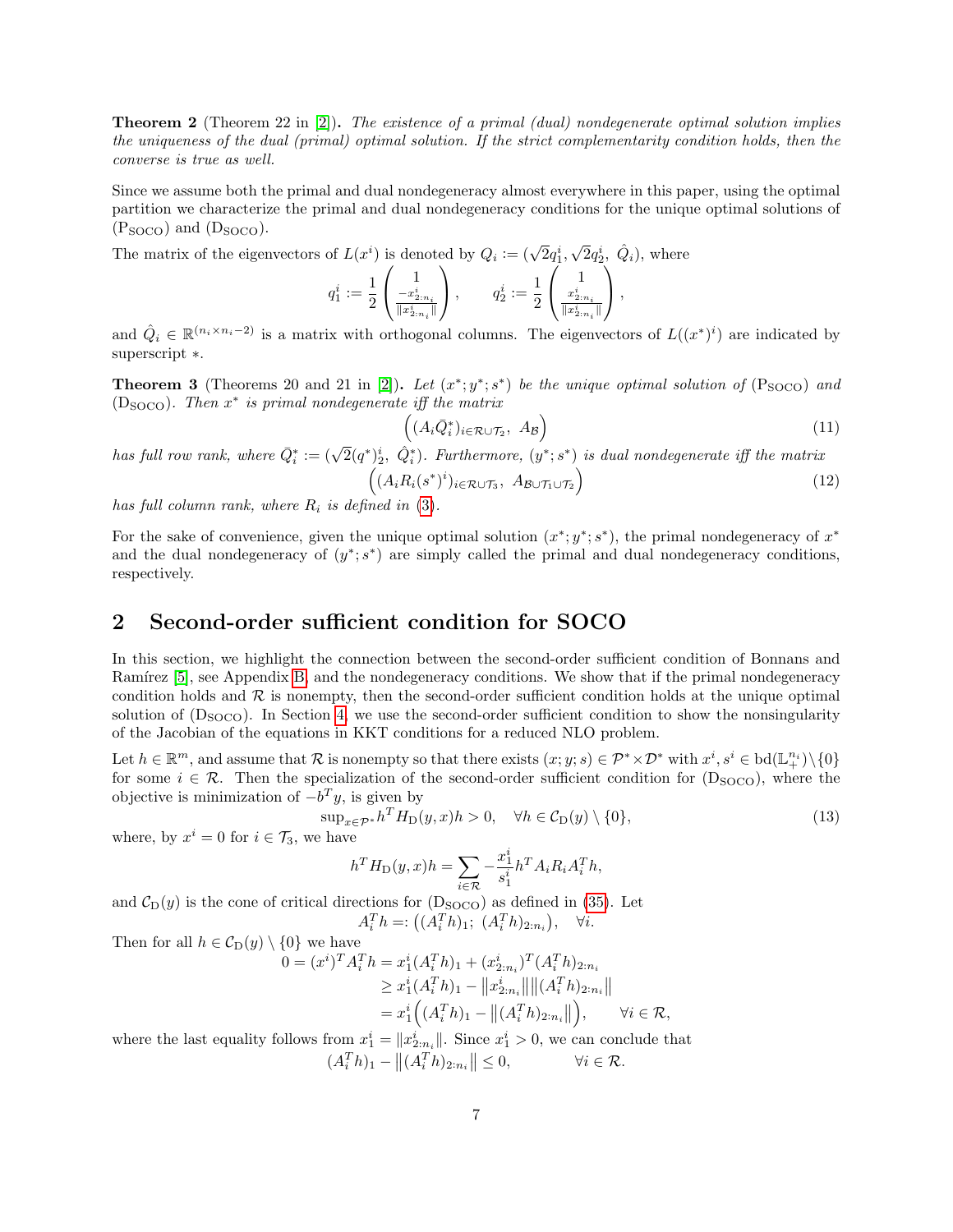Analogously, we can derive

$$
0 = (x^{i})^{T} A_{i}^{T} h = x_{1}^{i} (A_{i}^{T} h)_{1} + (x_{2:n_{i}}^{i})^{T} (A_{i}^{T} h)_{2:n_{i}} \leq x_{1}^{i} ((A_{i}^{T} h)_{1} + ||(A_{i}^{T} h)_{2:n_{i}}||),
$$

which implies

$$
(A_i^T h)_1 + ||(A_i^T h)_{2:n_i}|| \ge 0, \qquad \forall i \in \mathcal{R}.
$$

Consequently,

<span id="page-7-5"></span>
$$
h^T A_i R_i A_i^T h = ((A_i^T h)_1 - || (A_i^T h)_{2:n_i} ||)(A_i^T h)_1 + || (A_i^T h)_{2:n_i} ||) \le 0,
$$
\n(14)

which implies

$$
\sup_{x \in \mathcal{P}^*} h^T H_D(y, x) h \ge 0, \quad \forall h \in \mathcal{C}_D(y) \setminus \{0\}.
$$

In a similar manner, we can show that under the dual nondegeneracy condition, the second-order sufficient condition holds at the unique optimal solution of ( $P_{\text{SOC}}$ ). We redefine  $h \in \mathbb{R}^{\bar{n}}$  to refer to a critical direction belonging to  $C_{\mathcal{P}}(x)$  as defined in [\(36\)](#page-19-2) and let  $(x; y; s) \in \mathcal{P}^* \times \mathcal{D}^*$ . Assume that  $\mathcal{R} \neq \emptyset$  with  $x^i, s^i \in \text{bd}(\mathbb{L}^{n_i}_+) \setminus \{0\}$ for some  $i \in \mathcal{R}$ . Then the second-order sufficient condition for  $(P_{\text{SOCO}})$  is given by

$$
\sup_{(y;s)\in\mathcal{D}^*} h^T H_P(x,s)h > 0, \quad \forall h \in \mathcal{C}_P(x) \setminus \{0\},\tag{15}
$$

where, by  $s^i = 0$  for  $i \in \mathcal{T}_2$ , we have

<span id="page-7-2"></span>
$$
h^T H_{\mathcal{P}}(x,s)h = \sum_{i \in \mathcal{R}} -\frac{s_1^i}{x_1^i}((h_1^i)^2 - \|h_{2:n_i}^i\|^2).
$$

Then for all  $h \in C_{\mathcal{P}}(x) \setminus \{0\}$  we have

$$
s_1^i\left(h_1^i - \|h_{2:n_i}^i\|\right) \le 0 = (s^i)^T h^i \le s_1^i\left(h_1^i + \|h_{2:n_i}^i\|\right), \qquad \forall i \in \mathcal{R},
$$

which follows from  $s_1^i = ||s_{2:n_i}^i||$ . Since  $s_1^i > 0$ , we have

<span id="page-7-1"></span>
$$
(h_1^i)^2 - ||h_{2:n_i}^i||^2 \le 0, \qquad \forall i \in \mathcal{R}.
$$
 (16)

The next lemma shows that under the primal nondegeneracy condition we have  $h^T A_i R_i A_i^T h < 0$  for some  $i \in \mathcal{R}$ , and under the dual nondegeneracy condition [\(16\)](#page-7-1) holds with strict inequality for some  $i \in \mathcal{R}$ . The connection between the dual nondegeneracy condition and a strong second-order sufficient condition was established for SDO, see Proposition 15 in [\[7\]](#page-17-10). The proof of the following lemma has been given in [\[14\]](#page-17-11) for the more general case of symmetric cone optimization problems. For the sake of completeness, we provide an illustrative proof for SOCO in Appendix [B.](#page-19-0) We refer to this proof in Lemma [6.](#page-12-0)

<span id="page-7-3"></span>**Lemma 1.** Let  $(x^*; y^*; s^*)$  be the unique optimal solution of  $(P_{SOCO})$  and  $(D_{SOCO})$  so that  $\mathcal{R} \neq \emptyset$ . Then,

- 1. Under the primal nondegeneracy condition the second-order sufficient condition [\(13\)](#page-6-1) holds at  $(y^*; s^*)$ .
- 2. Under the dual nondegeneracy condition the second-order sufficient condition [\(15\)](#page-7-2) holds at  $x^*$ .

# <span id="page-7-0"></span>3 Quadratic convergence to a strictly complementary optimal solution

Assume that the primal and dual nondegeneracy conditions hold, and the unique primal-dual optimal solution  $(x^*; y^*; s^*)$  is strictly complementary. We show that from a solution, which is sufficiently close to the optimal set, Newton's method is quadratically convergent to the strictly complementary optimal solution  $(x^*; y^*; s^*)$ .

We can rewrite the optimality conditions [\(4\)](#page-3-0) as  $F((x; y; s)) = 0$  and  $x, s \in \mathcal{L}_{+}^{\bar{n}}$ , where the mapping  $F: \mathbb{R}^{\bar{n}} \times \mathbb{R}^m \times \mathbb{R}^{\bar{n}} \to \mathbb{R}^m \times \mathbb{R}^{\bar{n}} \times \mathbb{R}^{\bar{n}}$ 

is defined as

<span id="page-7-4"></span>
$$
F((x; y; s)) := \begin{pmatrix} Ax - b \\ A^T y + s - c \\ x \circ s \end{pmatrix}.
$$
 (17)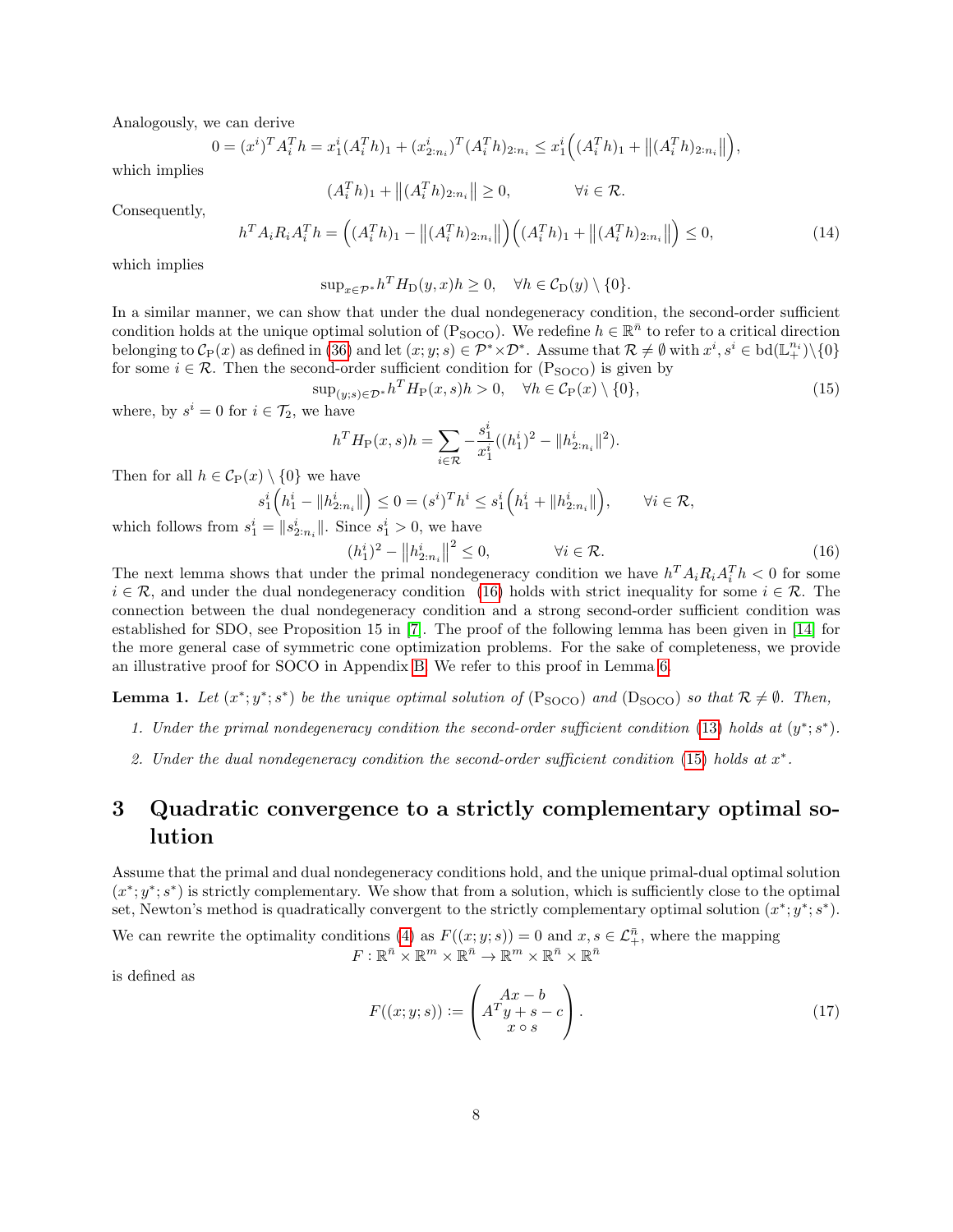The Jacobian of  $F$  is given by

$$
\nabla F((x;y;s)) := \begin{pmatrix} A & 0 & 0 \\ 0 & A^T & I \\ L(s) & 0 & L(x) \end{pmatrix},\tag{18}
$$

where  $L(x)$  and  $L(s)$  are given by

<span id="page-8-0"></span>
$$
L(x) := \text{diag}(L(x^1), \dots, L(x^p)),
$$
  

$$
L(s) := \text{diag}(L(s^1), \dots, L(s^p)).
$$

The next lemma shows the Lipschitz continuity of  $\nabla F$ .

<span id="page-8-1"></span>**Lemma 2.** The Jacobian  $\nabla F$  is Lipschitz continuous with global Lipschitz constant  $\tau_1 := 2$ .

Proof. Let 
$$
\xi := (\xi^1; \xi^2; \xi^3) \in \mathbb{R}^{\bar{n}} \times \mathbb{R}^m \times \mathbb{R}^{\bar{n}}
$$
. Then from (2) and (18) we have  
\n
$$
\|\nabla F((x; y; s)) - \nabla F((x'; y'; s'))\| = \max_{\|\xi\| = 1} \|(\nabla F((x; y; s)) - \nabla F((x'; y'; s')))\xi\|
$$
\n
$$
= \max_{\|\xi\| = 1} \|L(s - s')\xi^1 + L(x - x')\xi^3\|
$$
\n
$$
\leq \max_{\|\xi\| = 1} \|L(s - s')\xi^1\| + \max_{\|\xi\| = 1} \|L(x - x')\xi^3\|
$$
\n
$$
\leq \max_{\|\xi^1\| = 1} \|L(s - s')\xi^1\| + \max_{\|\xi^3\| = 1} \|L(x - x')\xi^3\|
$$
\n
$$
\leq \|L(s - s')\| + \|L(x - x')\|,
$$

where  $L(s - s')$  and  $L(x - x')$  are block diagonal symmetric matrices. Then from Theorem 3 in [\[2\]](#page-16-0) and the definition of the spectral norm we get

$$
||L(s - s')|| = \max_{i=1,\dots,p} \max_{j=1,\dots,n} |\lambda_j (L(s^i - (s')^i))|
$$
  
\n
$$
\leq \max_{i=1,\dots,p} |s_1^i - (s')_1^i| + ||s_{2:n_i}^i - (s')_{2:n_i}^i||
$$
  
\n
$$
\leq \max_{i=1,\dots,p} \sqrt{2} ||s^i - (s')^i|| \leq \sqrt{2} ||s - s'||.
$$

The case for  $||L(x - x')||$  is similar. Consequently, we get<br> $||\nabla F((x; y; s)) - \nabla F((x'; y'; s'))|| \le \sqrt{\frac{2}{\pi}}$ 

$$
\|\nabla F((x; y; s)) - \nabla F((x'; y'; s'))\| \le \sqrt{2} \|s - s'\| + \sqrt{2} \|x - x'\|
$$
  
\n
$$
\le 2 \| (x - x'; y - y'; s - s') \|,
$$

which completes the proof.

In order to apply Newton's method,  $\nabla F$  must be nonsingular in a neighborhood of  $(x^*; y^*; s^*)$ . The following lemma is in order.

**Lemma 3** (Theorem 28 in [\[2\]](#page-16-0)). If strict complementarity and the primal and dual nondegeneracy conditions hold, then  $\nabla F((x^*; y^*; s^*))$  is nonsingular.

Notice that without the strict complementarity condition,  $\nabla F$  might be singular at an optimal solution, and thus Newton's method is not applicable. In Section [4,](#page-9-0) we release the dependence on the strict complementarity condition by considering the optimal partition of SOCO.

Since the Jacobian is Lipschitz continuous and nonsingular at the optimal solution  $(x^*; y^*; s^*)$ , it can be proven that  $\nabla F((x; y; s))$  is nonsingular for all  $(x; y; s)$  in a neighborhood of  $(x^*; y^*; s^*)$ , see the argument after Theorem [6](#page-21-0) in Appendix [C.](#page-21-1) Then, if the initial point is sufficiently close to the optimal set, Newton's method applied to F converges quadratically to  $(x^*; y^*; s^*)$ , see [\[23\]](#page-17-12) for a similar result for SDO. The application of Newton's method to  $F$  is similar to its application in Section [4,](#page-9-0) and thus it is not presented here.

**Theorem 4.** Assume that there exists  $\beta_1 > 0$  so that  $\|\nabla F((x^*; y^*; s^*))^{-1}\| \leq \beta_1.$ Let  $\hat{\mu}$  defined by [\(44\)](#page-23-1) and a central solution  $(x(\mu); y(\mu); s(\mu))$  with  $\mu < \min \left\{ p^{-1}(4) \right\}$ √  $(\overline{3}\beta_1\kappa)^{-\frac{1}{\gamma}}, \ \hat{\mu}\Big\}$ (19)

<span id="page-8-2"></span> $\Box$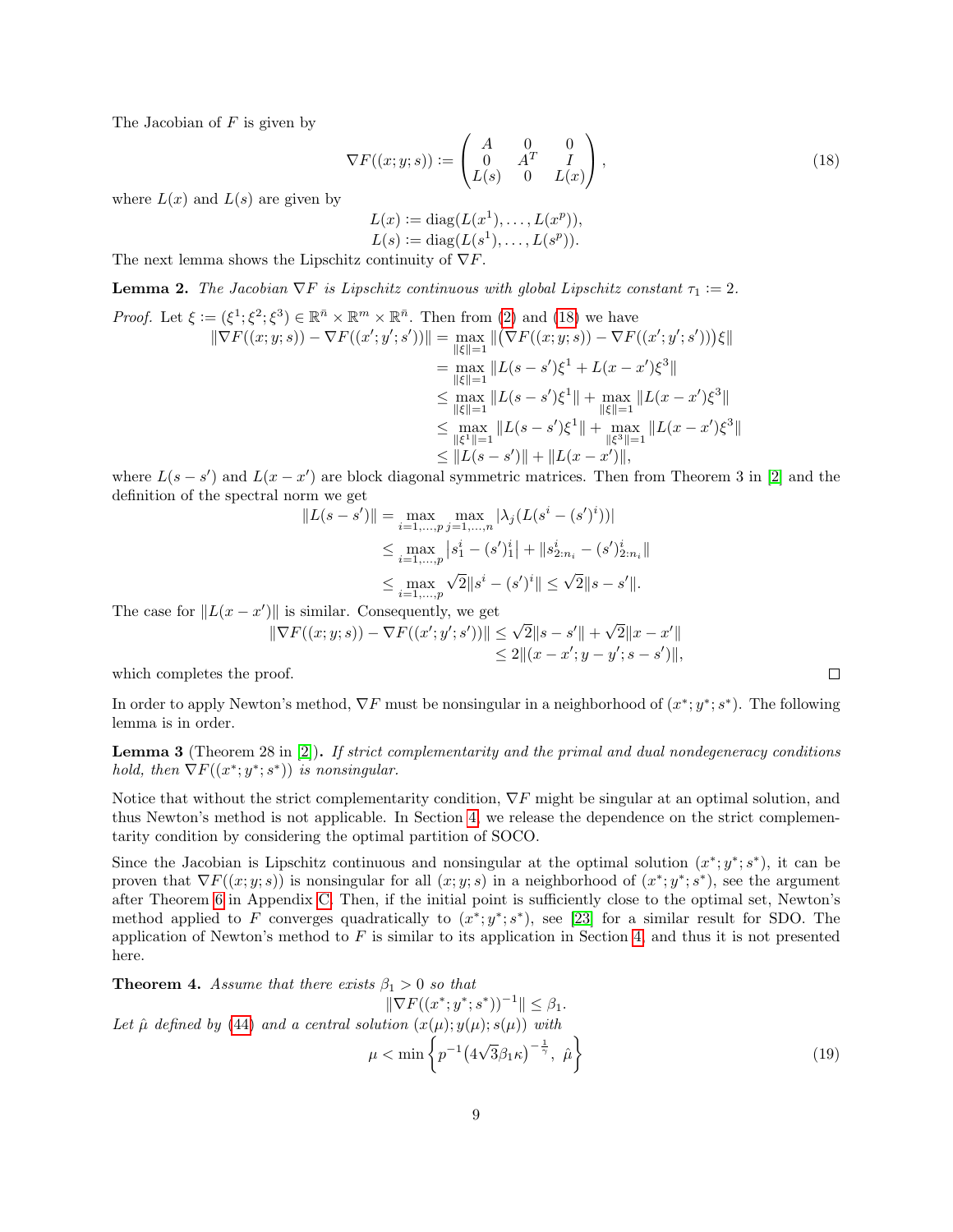be given. Then starting from  $(x(\mu); y(\mu); s(\mu))$  Newton's method is quadratically convergent to  $(x^*; y^*; s^*)$ .

*Proof.* Since F is continuously differentiable in  $\mathbb{R}^n$  and Lipschitz continuous, the result of Theorem [6](#page-21-0) is valid. Hence, Newton steps are well-defined in a neighborhood of  $(x^*; y^*; s^*)$ . Additionally, from the error bounds given in [\(45\)](#page-23-2) we have

$$
||(x(\mu) - x^*; y(\mu) - y^*; s(\mu) - s^*)|| \le \sqrt{3}\kappa(p\mu)^{\gamma}.
$$

Then it is immediate from [\(40\)](#page-21-2) that  $(x(\mu); y(\mu); s(\mu))$  is in the convergence region of Newton's method if

$$
\sqrt{3}\kappa(p\mu)^{\gamma} < \frac{1}{4\beta_1},
$$

which yields the result.

# <span id="page-9-0"></span>4 Quadratic convergence to the unique maximally complementary optimal solution

In this section, we release the assumption of strict complementarity, but we assume that the primal and dual nondegeneracy conditions hold. We aim to establish quadratic convergence of Newton's method to the unique maximally complementary optimal solution from an initial solution sufficiently close to the optimal set. To that end, we need the optimal partition  $(\mathcal{B}, \mathcal{N}, \mathcal{R}, \mathcal{T})$  to be known and  $(\mathcal{T}_1, \mathcal{T}_2, \mathcal{T}_3)$  to be correctly identified. Hence, it is assumed that  $\mu < \tilde{\mu}$  allows for a complete identification of  $(\mathcal{T}_1, \mathcal{T}_2, \mathcal{T}_3)$ .

<span id="page-9-2"></span>**Lemma 4.** Assume that the primal and dual nondegeneracy conditions hold, and let  $(x^*; y^*; s^*)$  be the unique optimal solution. Then  $\mathcal{R} = \emptyset$  implies  $\mathcal{T} = \emptyset$ .

Proof. We refer to conditions [\(11\)](#page-6-2) and [\(12\)](#page-6-3) for the primal and dual nondegeneracy conditions, and consider all the possible cases of the optimal partition when  $\mathcal{R} = \emptyset$ . Note that both matrices in [\(11\)](#page-6-2) and [\(12\)](#page-6-3) have m rows, but they have  $\sum_{i\in\mathcal{B}\cup\mathcal{T}_2} n_i - |\mathcal{T}_2|$  and  $\sum_{i\in\mathcal{B}\cup\mathcal{T}_1\cup\mathcal{T}_2} n_i + |\mathcal{T}_3|$  columns, respectively, i.e., the number of columns in [\(12\)](#page-6-3) is strictly greater than the number of columns in [\(11\)](#page-6-2) for every possible case in which  $\mathcal{T}_1$ ,  $\mathcal{T}_2$ , or  $\mathcal{T}_3$  is nonempty<sup>[1](#page-9-1)</sup>. Thus, when  $\mathcal{T} \neq \emptyset$ , we cannot have simultaneously a full row rank matrix in [\(11\)](#page-6-2), and have a full column rank matrix in [\(12\)](#page-6-3). This completes the proof.  $\Box$ 

As a result of Lemma [4,](#page-9-2) if  $\mathcal{R} = \emptyset$ , then  $A_{\mathcal{B}}$  is a nonsingular matrix by the primal and dual nondegeneracy conditions. Therefore, the unique optimal solutions of  $(P_{SOCO})$  and  $(D_{SOCO})$  can be obtained by solving two linear systems of equations. Hence, in the sequel we assume that  $\mathcal{R} \neq \emptyset$ .

Let  $(x^*; y^*; s^*)$  be the unique optimal solution of  $(P_{SOCO})$  and  $(D_{SOCO})$  which satisfies the primal and dual nondegeneracy conditions. Further, let us assume that  $\mathcal{T}_1, \mathcal{T}_3 \neq \emptyset$ . If we drop the dual constraints  $c^i - A_i^T y \in \mathbb{L}^{n_i}_+$  for  $i \in \mathcal{T}_1 \cup \mathcal{T}_3$ , then we obtain a relaxation of  $(D_{\text{SOCO}})$  as

 $(D'_{SOCO})$  $\begin{array}{rclcrcl} \text{SOCO)} & & \text{max} \, \Big\{ b^T y & : & A_i^T y \; + \; s^i & = & c^i, \; \; s^i & \in & \mathbb{L}^{n_i}_+ , & i & \in & \{1, \dots, p\} \, \setminus \, \{\mathcal{T}_1 \; \cup \; \mathcal{T}_3\} \Big\}, \end{array}$ and its dual is written as

$$
\begin{array}{ll}\n\text{(P}_{\text{SOCO}}') & \min\Big\{\sum_{i\in\{1,\ldots,p\}\backslash\{\mathcal{T}_1\cup\mathcal{T}_3\}}(c^i)^T x^i: \\\ & \sum_{i\in\{1,\ldots,p\}\backslash\{\mathcal{T}_1\cup\mathcal{T}_3\}} A_i x^i = b,\ x^i\in\mathbb{L}_+^{n_i},\ i\in\{1,\ldots,p\}\setminus\{\mathcal{T}_1\cup\mathcal{T}_3\}\Big\}.\n\end{array}
$$

Since  $(x^*)^i = 0$  for  $i \in \mathcal{T}_1 \cup \mathcal{T}_3$ , it follows from the optimality conditions, [\(11\)](#page-6-2) and [\(12\)](#page-6-3) that  $((x^*)^i; y^*; (s^*)^i)$ for  $i \in \{1,\ldots,p\} \setminus \{\mathcal{T}_1 \cup \mathcal{T}_3\}$  is a primal-dual optimal solution for  $(P'_{\text{SOCO}})$  and  $(D'_{\text{SOCO}})$ , and it satisfies the primal and dual nondegeneracy conditions. To see this, the primal nondegeneracy condition is the same as the one for  $x^*$ , and the dual nondegeneracy condition needs

$$
((A_i R_i(s^*)^i)_{i \in \mathcal{R}}, A_{\mathcal{B} \cup \mathcal{T}_2})
$$

 $\Box$ 

<span id="page-9-1"></span><sup>&</sup>lt;sup>1</sup>For each  $i \in \mathcal{T}_2$ ,  $A_i \overline{Q}_i^*$  is an  $m \times n_i - 1$  matrix, where  $A_i$  is an  $m \times n_i$  matrix. Hence, there is no way to have  $A_i \overline{Q}_i^*$  and  $\mathcal{A}_i$  full row rank and full column rank, respectively, at the same time.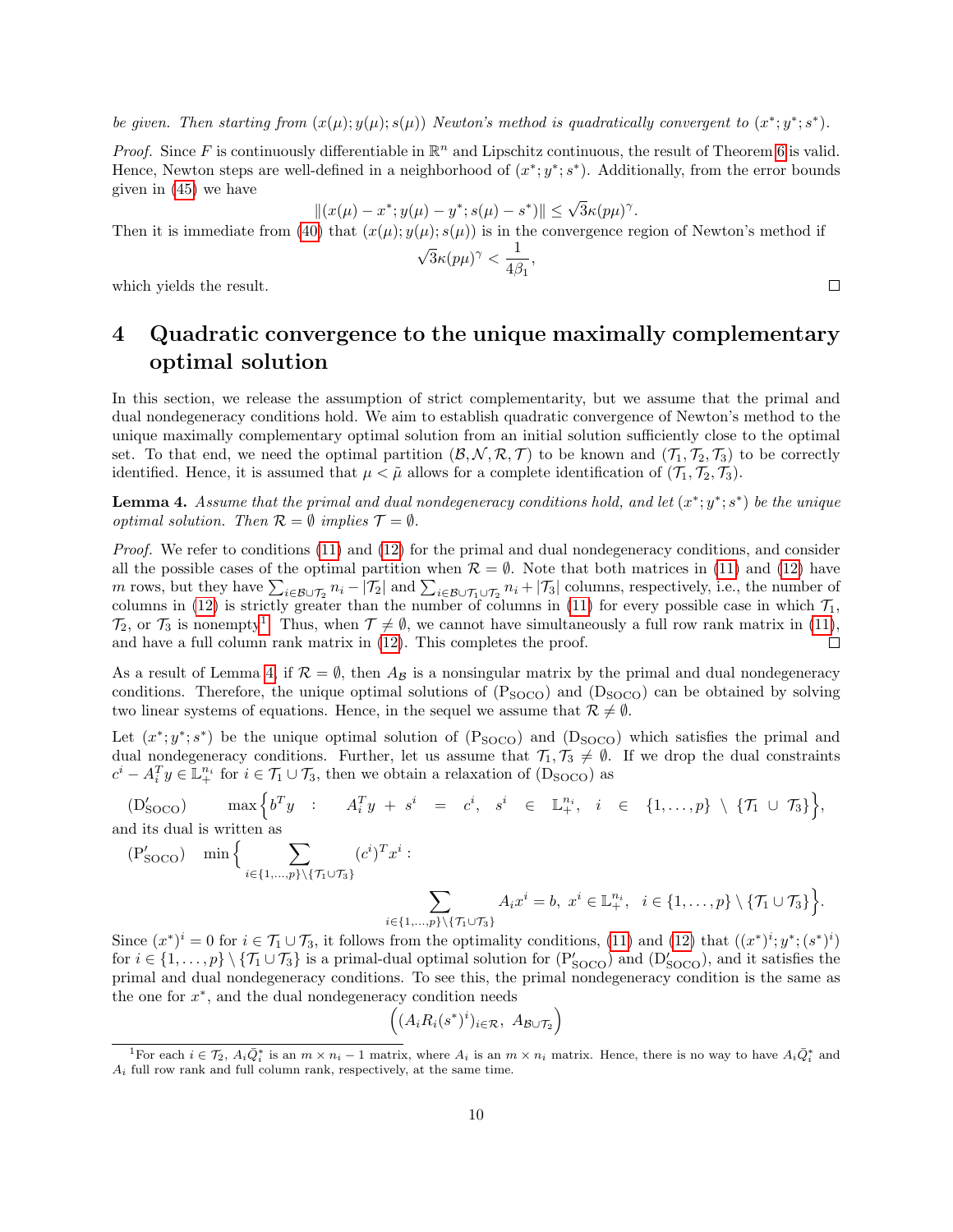to have linearly independent columns, which is true by the dual nondegeneracy of  $(y^*; s^*)$ . As a result, if we remove the columns of  $\mathcal{T}_1$  and  $\mathcal{T}_3$  from A and c, we can recover the unique optimal solutions of (P<sub>SOCO</sub>) and  $(D<sub>SOCO</sub>)$  by solving  $(P'<sub>SOCO</sub>)$  and  $(D'<sub>SOCO</sub>)$ . At the risk of causing confusion, we refer to  $(\bar{x}; \bar{y}; \bar{s})$  as the unique optimal solution of  $(\overline{P}_{\text{SOCO}}')$  and  $(\overline{D}_{\text{SOCO}}')$ .

The algebraic definition [\(1\)](#page-1-1) can be used to reformulate  $(D'_{SOCO})$  as a nonconvex NLO problem. Then inspired by the optimal partition information and the characteristics of a maximally complementary optimal solution specified by [\(6\)](#page-4-2), one can realize that the unique dual optimal solution  $(\bar{y}; \bar{s})$  can be obtained by solving the NLO reformulation of  $(D'_{\text{SOCO}})$  as

(D<sub>NLO</sub>) min 
$$
-b^T w
$$
  
\ns.t.  $A_i^T w = c^i$ ,  $i \in \mathcal{B} \cup \mathcal{T}_2$ ,  
\n $A_i^T w + z^i = c^i$ ,  $i \in \mathcal{R} \cup \mathcal{N}$ ,  
\n $(z^i)^T R_i z^i = 0$ ,  $i \in \mathcal{R}$ ,  
\n $z \in \mathcal{W}$ ,

where  $w \in \mathbb{R}^m$ ,  $z^i \in \mathbb{R}^{n_i}$  for  $i \in \mathcal{R} \cup \mathcal{N}$ , and W is a nonempty open convex cone defined as

$$
\mathcal{W}:=\Big\{z\ \big|\ z_1^i>0,\ i\in\mathcal{R},\ \ z^i\in\mathrm{int}(\mathbb{L}^{n_i}_+),\ i\in\mathcal{N}\Big\}.
$$

Let z denote the concatenation of the column vectors  $z^i$  for  $i \in \mathcal{R} \cup \mathcal{N}$ . It then follows that  $(D_{\text{NLO}})$  has the unique globally optimal solution  $(\bar{w}, \bar{z})$ , since otherwise the optimality or the uniqueness of  $(\bar{y}; \bar{s})$  is contradicted. The unique globally optimal solution is given by

<span id="page-10-3"></span>
$$
\bar{w} := \bar{y}, \qquad \bar{z}^i := \bar{s}^i, \quad i \in \mathcal{R} \cup \mathcal{N}.
$$
\n
$$
(20)
$$

In a similar manner, the unique optimal solution  $\bar{x}$  can be computed by solving

$$
\begin{aligned} \text{(P}_{\text{NLO})} \quad & \min \quad \sum_{i \in \mathcal{B} \cup \mathcal{R} \cup \mathcal{T}_2} (c^i)^T \nu^i \\ & \text{s.t.} \quad \sum_{i \in \mathcal{B} \cup \mathcal{R} \cup \mathcal{T}_2} A_i \nu^i = b, \\ & (\nu^i)^T R_i \nu^i = 0, \qquad i \in \mathcal{R} \cup \mathcal{T}_2, \\ & \nu \in \mathcal{V}, \end{aligned}
$$

where  $\nu^i \in \mathbb{R}^{n_i}$  for  $i \in \mathcal{B} \cup \mathcal{R} \cup \mathcal{T}_2$ , and  $\mathcal{V}$  is an open convex cone defined as

$$
\mathcal{V} := \left\{ \nu \mid \nu_1^i > 0, \ i \in \mathcal{R} \cup \mathcal{T}_2, \ \nu^i \in \text{int}(\mathbb{L}_+^{n_i}), \ i \in \mathcal{B} \right\}.
$$

For the sake of convenience, we only consider  $(D_{NLO})$ . Analogous results can be derived for problem  $(P_{NLO})$ . Let  $u^i \in \mathbb{R}^{n_i}$  for  $i \in \mathcal{B} \cup \mathcal{T}_2 \cup \mathcal{R} \cup \mathcal{N}$  and  $v \in \mathbb{R}^{|\mathcal{R}|}$  be the Lagrange multipliers associated with the constraints in  $(D_{\text{NLO}})$ . The first-order optimality conditions<sup>[2](#page-10-0)</sup> for  $(D_{\text{NLO}})$ , see Appendix [A,](#page-18-9) are given by

<span id="page-10-1"></span>
$$
\begin{cases}\n-\sum_{i\in\mathcal{B}\cup\mathcal{T}_2\cup\mathcal{R}\cup\mathcal{N}} A_i u^i &= b, \\
-u^i - 2v_i R_i z^i &= 0, \quad i \in \mathcal{R}, \\
-u^i &= 0, \quad i \in \mathcal{N}, \\
A_i^T w &= c^i, \quad i \in \mathcal{B}\cup\mathcal{T}_2, \\
A_i^T w + z^i &= c^i, \quad i \in \mathcal{R}\cup\mathcal{N}, \\
(z^i)^T R_i z^i &= 0, \quad i \in \mathcal{R}, \\
z \in \mathcal{W},\n\end{cases} (21)
$$

which bears a striking resemblance to the optimality conditions  $(4)$ . Let u be the concatenation of the column vectors  $u^i$  for  $i \in \mathcal{B} \cup \mathcal{T}_2 \cup \mathcal{R} \cup \mathcal{N}$ . Then we can observe that for  $\bar{z} \in \mathcal{W}$  there exist Lagrange multipliers  $\bar{u}$ and  $\bar{v}$  so that  $(\bar{w}; \bar{z}; \bar{u}; \bar{v})$  satisfies the first-order optimality conditions [\(21\)](#page-10-1). Such a solution can be obtained by setting

<span id="page-10-2"></span>
$$
\begin{aligned}\n\bar{u}^i &:= -\bar{x}^i, & i \in \mathcal{B} \cup \mathcal{T}_2 \cup \mathcal{R}, \\
\bar{u}^i &:= 0, & i \in \mathcal{N}, \\
\bar{v}_i &:= \frac{1}{2} \frac{\bar{x}_1^i}{\bar{s}_1^i}, & i \in \mathcal{R}.\n\end{aligned} \tag{22}
$$

<span id="page-10-0"></span><sup>2</sup>Here, we use a version of the first-order optimality conditions where the constraint set is defined on an open set.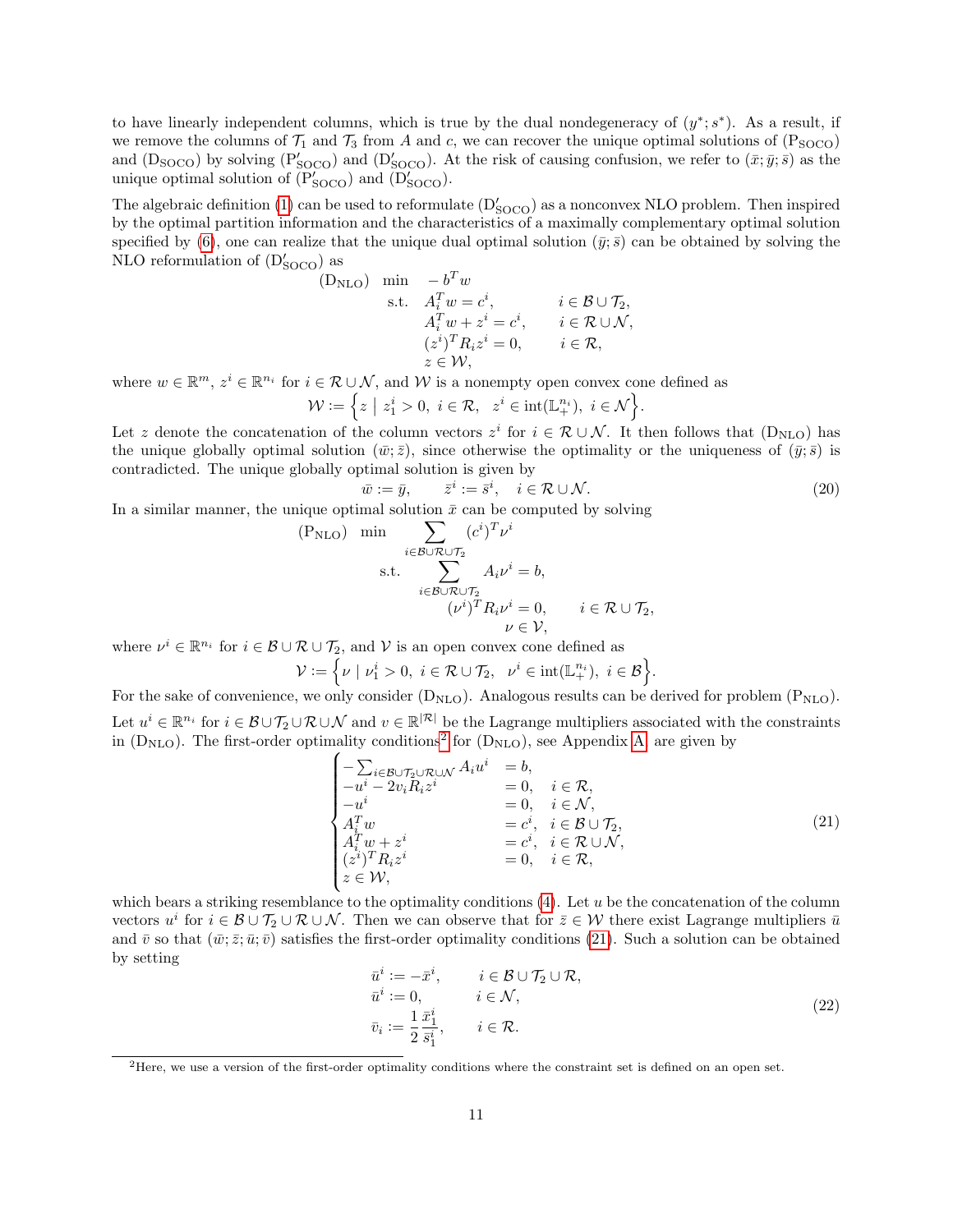We show in Lemma [5](#page-11-0) that, under the dual nondegeneracy condition, the Lagrange multipliers  $(\bar{u}; \bar{v})$  are unique. Furthermore, we prove in Lemma [6](#page-12-0) that, under the primal nondegeneracy condition, the second-order sufficient condition [\(24\)](#page-12-1) holds at  $(\bar{w}; \bar{z})$ .

Let  $J((w; z))$  denote the Jacobian of the equality constraints in  $(D_{\text{NLO}})$  as follows

<span id="page-11-1"></span>
$$
J((w;z)) := \begin{pmatrix} A_B^T & 0 & 0 \\ A_{72}^T & 0 & 0 \\ A_{72}^T & I & 0 \\ A_{\mathcal{N}}^T & 0 & I \\ 0 & Z_{\mathcal{R}} & 0 \end{pmatrix},
$$
 (23)

where  $Z_{\mathcal{R}}$  is given by

$$
Z_{\mathcal{R}} := \begin{pmatrix} 2(z_1^1; -z_{2:n_1}^1)^T & 0 & 0 & 0 \\ & 2(z_1^2; -z_{2:n_2}^2)^T & & & \\ & 0 & 0 & \ddots & 0 \\ & & 0 & 0 & 2(z_1^i; -z_{2:n_i}^i)^T \\ & & 0 & 0 & \ddots \end{pmatrix},
$$

in which  $i \in \mathcal{R}$ . Note that  $Z_{\mathcal{R}}$  has full row rank since  $(z^i)^T R_i \neq 0$  for every  $i \in \mathcal{R}$ .

<span id="page-11-0"></span>**Lemma 5.** Let  $(\bar{w}; \bar{z})$  be the unique globally optimal solution of  $(D_{NLO})$ . Then, under the dual nondegeneracy condition,  $J((\bar{w}; \bar{z}))$  has full row rank.

*Proof.* We show that, under the dual nondegeneracy condition,  $J((\bar{w}; \bar{z}))^T \eta = 0$  has only the trivial solution  $\eta = 0$ , where  $\eta := (\eta^1; \dots; \eta^5)$  is a vector of appropriate size. Then from  $J((\bar{w}; \bar{z}))^T \eta = 0$  we have

$$
\begin{cases} A_{\mathcal{B}} \eta^1 + A_{\mathcal{T}_2} \eta^2 + A_{\mathcal{R}} \eta^3 + A_{\mathcal{N}} \eta^4 & = 0, \\ \eta^3 + \bar{Z}_{\mathcal{R}}^T \eta^5 & = 0, \\ \eta^4 = 0, \end{cases}
$$

which implies

$$
A_{\mathcal{B}}\eta^1 + A_{\mathcal{T}_2}\eta^2 - A_{\mathcal{R}}\bar{Z}_{\mathcal{R}}^T\eta^5 = 0,
$$

where  $A_{\mathcal{R}}\bar{Z}_{\mathcal{R}}^T = (2A_1R_1\bar{z}^1,\ldots,2A_iR_i\bar{z}^i,\ldots)$  for  $i \in \mathcal{R}$ . Since  $(\bar{y};\bar{s})$  is the unique dual nondegenerate optimal solution of  $(D'_{\text{SOC}})$ , it follows from [\(12\)](#page-6-3) that  $(A_{\mathcal{R}}\bar{Z}_{\mathcal{R}}^T, A_{\mathcal{B}\cup\mathcal{I}_2})$  has full column rank, and thus  $\eta = 0$  is the unique solution of  $J((\bar{w}; \bar{z}))^T \eta = 0$ .  $\Box$ 

Under the full rank result of Lemma [5,](#page-11-0) the linear independence constraint qualification (LICQ) [\[27\]](#page-18-10) holds at  $(\bar{w}; \bar{z})$ . This regularity condition guarantees that the set of Lagrange multipliers associated with  $(\bar{w}; \bar{z})$  is a singleton.

For the sake of simplicity let  $\vartheta := (w; z; u; v)$ . The Lagrange function of  $(D_{NLO})$  is defined as

 $L(\vartheta) :=$ 

$$
-b^T w - \sum_{i \in \mathcal{B} \cup \mathcal{T}_2} (u^i)^T (A_i^T w - c^i) - \sum_{i \in \mathcal{R} \cup \mathcal{N}} (u^i)^T (A_i^T w + z^i - c^i) - \sum_{i \in \mathcal{R}} v_i (z^i)^T R_i z^i,
$$

and the Hessian of  $L(\vartheta)$  is given by

$$
\nabla^2 L(\vartheta) := \begin{pmatrix} 0 & 0 & 0 \\ 0 & V_{\mathcal{R}} & 0 \\ 0 & 0 & 0 \end{pmatrix},
$$

where

$$
V_{\mathcal{R}} := -2\mathrm{diag}(v_1R_1, v_2R_2, \dots, v_iR_i, \dots)
$$

is a block diagonal matrix, in which  $i \in \mathcal{R}$ . Let  $h = (h^1; h^2; h^3) \in \text{Ker}(J((\bar{w}; \bar{z})))$ , where  $h^1 \in \mathbb{R}^m$  and  $h^2$  as well as  $h^3$  is the concatenation of the vectors  $(h^2)^i \in \mathbb{R}^{n_i}$  for  $i \in \mathcal{R}$  and  $(h^3)^i \in \mathbb{R}^{n_i}$  for  $i \in \mathcal{N}$ , respectively. In Lemma [6,](#page-12-0) we show that under the primal nondegeneracy condition, the second-order sufficient condition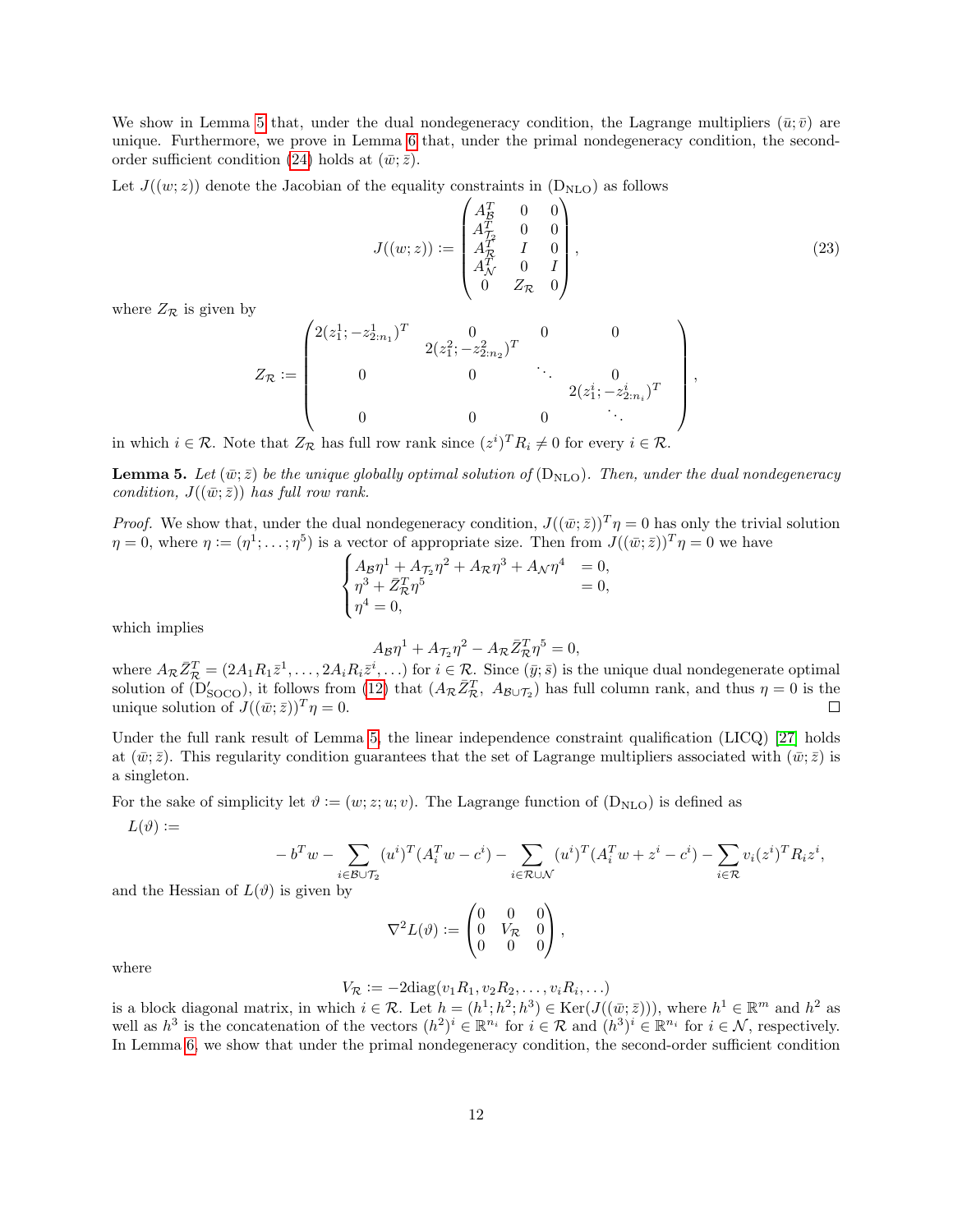for  $(D<sub>NLO</sub>)$  holds at  $(\bar{w}; \bar{z})$ , i.e.,

 $h^T \nabla^2 L(\overline{\vartheta}) h > 0, \quad \forall h \in \text{Ker}(J((\overline{w}; \overline{z}))) \setminus \{0\},$ (24)

in which  $\bar{\vartheta} := (\bar{w}; \bar{z}; \bar{u}; \bar{v}).$ 

<span id="page-12-0"></span>**Lemma 6.** Let  $(\bar{w}, \bar{z})$  be the unique globally optimal solution of  $(D_{NLO})$ . Then, under the primal nondegen-eracy condition, the second-order sufficient condition [\(24\)](#page-12-1) holds at  $(\bar{w}; \bar{z})$ .

*Proof.* Note that  $\text{Ker}(J((\bar{w}; \bar{z})))$  can be equivalently written as the solution set of

<span id="page-12-2"></span><span id="page-12-1"></span>
$$
\begin{cases}\nA_i^T h^1 = 0, & i \in \mathcal{B} \cup \mathcal{T}_2, \\
A_i^T h^1 + (h^2)^i = 0, & i \in \mathcal{R}, \\
A_i^T h^1 + (h^3)^i = 0, & i \in \mathcal{N}, \\
(\bar{z}^i)^T R_i (h^2)^i = 0, & i \in \mathcal{R}.\n\end{cases}
$$
\n(25)

Then we get

$$
h^T \nabla^2 L(\overline{\vartheta}) h = -2 \sum_{i \in \mathcal{R}} \overline{v}_i ((h^2)^i)^T R_i (h^2)^i = -2 \sum_{i \in \mathcal{R}} \overline{v}_i (h^1)^T A_i R_i A_i^T h^1.
$$

By the primal nondegeneracy condition and the proof of Lemma [1,](#page-7-3) see Appendix [B,](#page-19-0) for the unique primal optimal solution  $\bar{x}$  system [\(38\)](#page-20-0) has only a trivial solution. Analogous to the proof of Lemma [1,](#page-7-3) we should have  $(\hat{Q}_i^*)^T A_i^T h^1 \neq 0$  for some  $i \in \mathcal{R}$ , where  $\hat{Q}_i^*$  is defined as in [\(11\)](#page-6-2). Hence, it follows from [\(22\)](#page-10-2) and [\(25\)](#page-12-2) that  $\bar{v}_i(h^1)^T A_i R_i A_i^T h^1 < 0$  for Lagrange multipliers  $(\bar{u}; \bar{v})$  for all  $h^1 \neq 0$  satisfying [\(25\)](#page-12-2).  $\Box$ 

In Example [1,](#page-20-1) we investigate the second-order sufficient condition [\(13\)](#page-6-1) and the nondegeneracy conditions for a simple SOCO problem.

### 4.1 Quadratic convergence of Newton's method

We apply Newton's method to the first-order optimality conditions of  $(D_{NLO})$ . The idea is to start from a central solution, for which  $\mu$  satisfies [\(10\)](#page-5-0), and take Newton steps to converge to  $\bar{\vartheta}$ . The first-order optimality conditions [\(21\)](#page-10-1) can be written as  $G(\vartheta) = 0$  and  $z \in \mathcal{W}$ , where the mapping  $G : \mathbb{R}^{\bar{n}_c} \to \mathbb{R}^{\bar{n}_c}$  is defined as

$$
G(\vartheta) := \begin{pmatrix} -\sum_{i \in \mathcal{B} \cup \mathcal{T}_2 \cup \mathcal{R} \cup \mathcal{N}} A_i u^i - b & & \\ -u^i - 2v_i R_i z^i & & i \in \mathcal{R} \\ -u^i & & i \in \mathcal{N} \\ A_i^T w - c^i & & i \in \mathcal{B} \cup \mathcal{T}_2 \\ A_i^T w + z^i - c^i & & i \in \mathcal{R} \cup \mathcal{N} \\ (z^i)^T R_i z^i & & i \in \mathcal{R} \end{pmatrix},
$$

in which

$$
\bar{n}_c := \sum_{i \in \mathcal{B} \cup \mathcal{T}_2 \cup \mathcal{R} \cup \mathcal{N}} n_i + \sum_{i \in \mathcal{R} \cup \mathcal{N}} n_i + |\mathcal{R}| + m.
$$

For ease of exposition, the equations of  $(21)$  are indexed in mapping G. The Jacobian of G is given by

<span id="page-12-4"></span>
$$
\nabla G(\vartheta) := \begin{pmatrix} \nabla^2 L(\vartheta) & -J((w;z))^T \\ J((w;z)) & 0 \end{pmatrix}.
$$

Letting  $\vartheta^{(k)}$  be the  $k^{\text{th}}$  iterate, a Newton step is taken by computing  $\vartheta^{(k+1)} := \vartheta^{(k)} + d\vartheta^{(k)}, \qquad d\vartheta_k := (dw^{(k)}; dz^{(k)}; dw^{(k)}; dv^{(k)})$ 

where the search direction  $d\vartheta^{(k)}$  is obtained by solving

<span id="page-12-3"></span>
$$
\nabla G(\vartheta^{(k)})d\vartheta^{(k)} = -G(\vartheta^{(k)}).
$$
\n(27)

 $(26)$ 

Lemma [5](#page-11-0) shows that  $J((\bar{w}; \bar{z}))$  is of full row rank, and by Lemma [6](#page-12-0) it holds that  $L(\vartheta)$  has a positive curvature in the null space of  $J((\bar{w}; \bar{z}))$ . Now, we show that  $\nabla G(\bar{\vartheta})$  is nonsingular.

<span id="page-12-5"></span>**Lemma 7.** Assume that the primal and dual nondegeneracy conditions hold. Then  $\nabla G(\bar{\vartheta})$  is nonsingular. Proof. Let  $\eta := (\eta^1; \eta^2)$  be a vector of appropriate size. We consider the linear system of equations  $\nabla G(\bar{\vartheta})\eta =$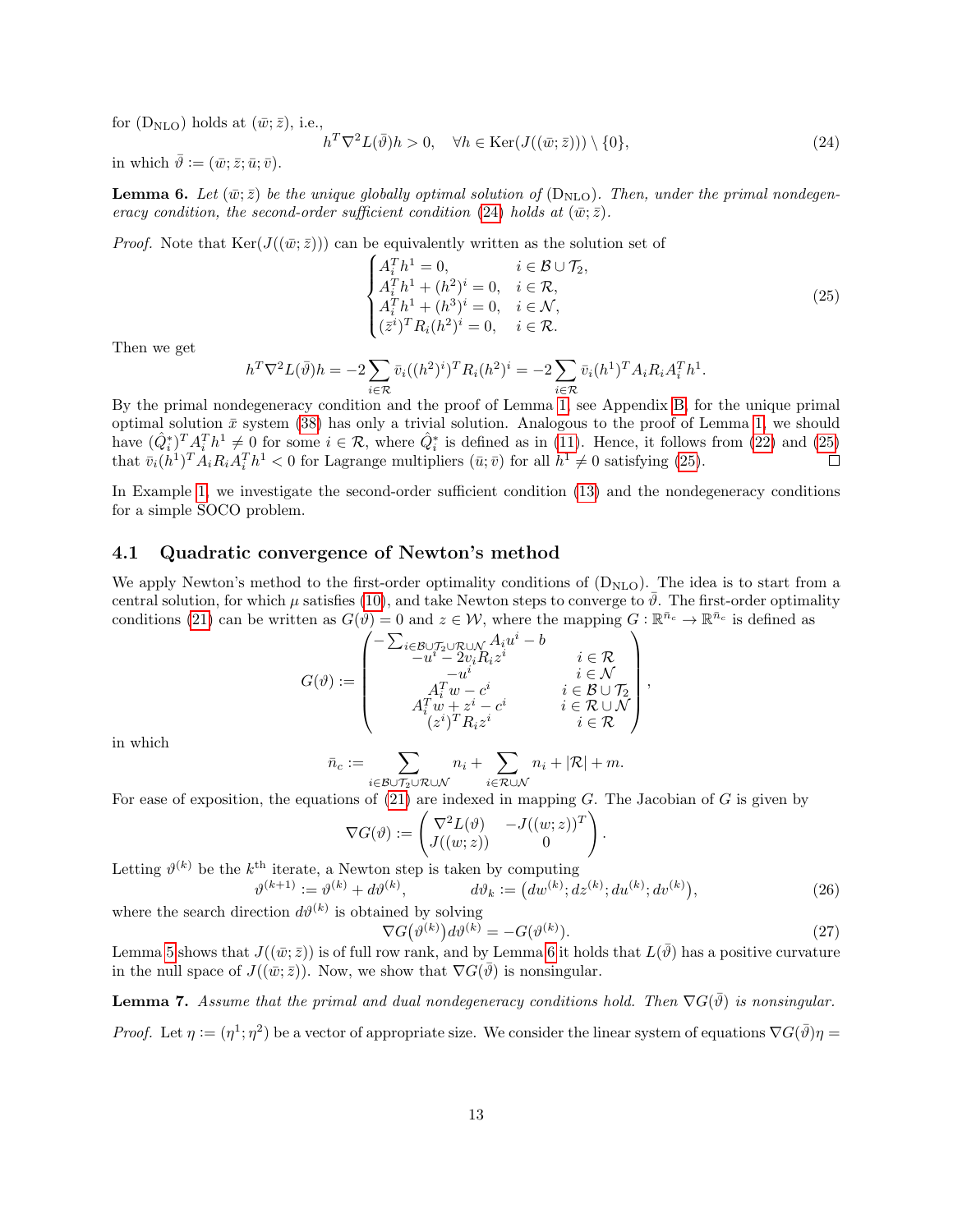0 and show that  $\eta = 0$  is the only solution. To that end, we have

$$
\begin{cases} \nabla^2 L(\bar{\vartheta}) \eta^1 - J((\bar{w}; \bar{z}))^T \eta^2 = 0, \\ J((\bar{w}; \bar{z})) \eta^1 = 0. \end{cases}
$$

From the first equation we have  $(\eta^1)^T \nabla^2 L(\bar{\vartheta}) \eta^1 = 0$ , which implies  $\eta^1 = 0$  by Lemma [6.](#page-12-0) Setting  $\eta^1 = 0$ , the first equation gives  $J((\bar{w}; \bar{z}))^T \eta^2$ , which implies  $\eta^2 = 0$  by Lemma [5.](#page-11-0)

Now, we show the Lipschitz continuity of  $\nabla G$ .

<span id="page-13-2"></span>**Lemma 8.** The Jacobian  $\nabla G$  is Lipschitz continuous with global Lipschitz constant  $\tau_2 := 2\sqrt{2}$ .

*Proof.* Consider two arbitrary solutions  $\vartheta$  and  $\vartheta'$ . Analogous to Lemma [2,](#page-8-1) let  $\xi := (\xi^1; \dots; \xi^8)$  be a vector of appropriate size. Then we have

$$
\|\nabla G(\vartheta) - \nabla G(\vartheta')\| \le \max_{\|\xi\|=1} \|(V_{\mathcal{R}} - V_{\mathcal{R}}')\xi^2\| \n+ \max_{\|\xi\|=1} \|((Z_{\mathcal{R}}')^T - Z_{\mathcal{R}}^T)\xi^8\| + \max_{\|\xi\|=1} \|((Z_{\mathcal{R}} - Z_{\mathcal{R}}')\xi^2\| \n\le \max_{\|\xi^2\|=1} \|((V_{\mathcal{R}} - V_{\mathcal{R}}')\xi^2\| + 2 \max_{\|\xi^2\|=1} \|((Z_{\mathcal{R}} - Z_{\mathcal{R}}')\xi^2\| \n= \|V_{\mathcal{R}} - V_{\mathcal{R}}'\| + 2\|Z_{\mathcal{R}} - Z_{\mathcal{R}}'\|.
$$

Then from the properties of the spectral norm we get

$$
||V_{\mathcal{R}} - V_{\mathcal{R}}'|| \leq 2 \max_{i \in \mathcal{R}} |v_i - v_i'| \leq 2||v - v'||,
$$
  

$$
||Z_{\mathcal{R}} - Z_{\mathcal{R}}'|| \leq \sqrt{\max_{i \in \mathcal{R}} ||z^i - (z')^i||^2} \leq ||z - z'||.
$$

Therefore, we get

$$
\left\|\nabla G(\vartheta) - \nabla G(\vartheta')\right\| \le 2(\|\nu - \nu'\| + \|z - z'\|) \le 2\sqrt{2}\|\vartheta - \vartheta'\|,
$$

which completes the proof.

The following lemma will be useful for establishing the quadratic convergence of Newton's method.

**Lemma 9.** Let  $(x(\mu); y(\mu); s(\mu))$  be a central solution with  $\mu \leq \hat{\mu}$ , where  $\hat{\mu}$  is defined by [\(44\)](#page-23-1),  $(\bar{x}; \bar{y}; \bar{s})$  be the unique optimal solution of  $(P'_{\text{SOC}})$  and  $(D'_{\text{SOC}})$ , and  $(x^*; y^*; s^*)$  be the unique optimal solution of  $(P_{\text{SOC}})$ and  $(D_{SOCO})$ . Then, under the primal and dual nondegeneracy conditions, we have

<span id="page-13-3"></span>
$$
\sqrt{\sum_{i \in \mathcal{R}} \left(\frac{x_1^i(\mu)}{s_1^i(\mu)} - \frac{\bar{x}_1^i}{\bar{s}_1^i}\right)^2} \le \frac{4p\sqrt{|\mathcal{R}|}\kappa(p\mu)^\gamma}{\sigma_2} \left(1 + \frac{2\sigma_3}{\sigma_2}\right). \tag{28}
$$

*Proof.* Note that for every  $i \in \mathcal{R}$  we have

$$
\frac{\bar{x}_{2:n_i}^i}{\|\bar{x}_{2:n_i}^i\|} = -\frac{\bar{s}_{2:n_i}^i}{\|\bar{s}_{2:n_i}^i\|}.\tag{29}
$$

Since 
$$
\bar{x}^i = (x^*)^i
$$
 and  $\bar{s}^i = (s^*)^i$  for  $i \in \mathcal{R}$ , it follows from (8) and (29) that for every  $i \in \mathcal{R}$   
\n
$$
\sigma_2 \le \bar{x}_1^i + \bar{s}_1^i - ||\bar{x}_{2:n_i}^i + \bar{s}_{2:n_i}^i|| = \bar{x}_1^i + \bar{s}_1^i - |\bar{x}_1^i - \bar{s}_1^i|
$$
\n
$$
= 2 \min{\{\bar{x}_1^i, \bar{s}_1^i\}}.
$$
\n(30)

Furthermore, it holds that

$$
\begin{split} \left| \frac{x_1^i(\mu)}{s_1^i(\mu)} - \frac{\bar{x}_1^i}{\bar{s}_1^i} \right| &= \left| \left( \frac{x_1^i(\mu)}{s_1^i(\mu)} - \frac{\bar{x}_1^i}{s_1^i(\mu)} \right) + \left( \frac{\bar{x}_1^i}{s_1^i(\mu)} - \frac{\bar{x}_1^i}{\bar{s}_1^i} \right) \right| \\ &\le \frac{1}{s_1^i(\mu)} |x_1^i(\mu) - \bar{x}_1^i| + \bar{x}_1^i \left| \frac{\bar{s}_1^i - s_1^i(\mu)}{s_1^i(\mu)\bar{s}_1^i} \right| \\ &\le \frac{1}{s_1^i(\mu)} \|x^i(\mu) - \bar{x}^i\| + \frac{\bar{x}_1^i}{s_1^i(\mu)\bar{s}_1^i} \|s^i(\mu) - \bar{s}^i\| \le \frac{\kappa(p\mu)^{\gamma}}{s_1^i(\mu)} \left( 1 + \frac{\bar{x}_1^i}{\bar{s}_1^i} \right), \end{split}
$$

where the last inequality follows from [\(45\)](#page-23-2). Now using [\(9\)](#page-4-4), [\(30\)](#page-13-1), and Theorem [1](#page-4-1) we get

$$
\left|\frac{x_1^i(\mu)}{s_1^i(\mu)} - \frac{\bar{x}_1^i}{\bar{s}_1^i}\right| \le \frac{4p\kappa(p\mu)^\gamma}{\sigma_2} \bigg(1 + \frac{2\sigma_3}{\sigma_2}\bigg),
$$

<span id="page-13-1"></span><span id="page-13-0"></span> $\Box$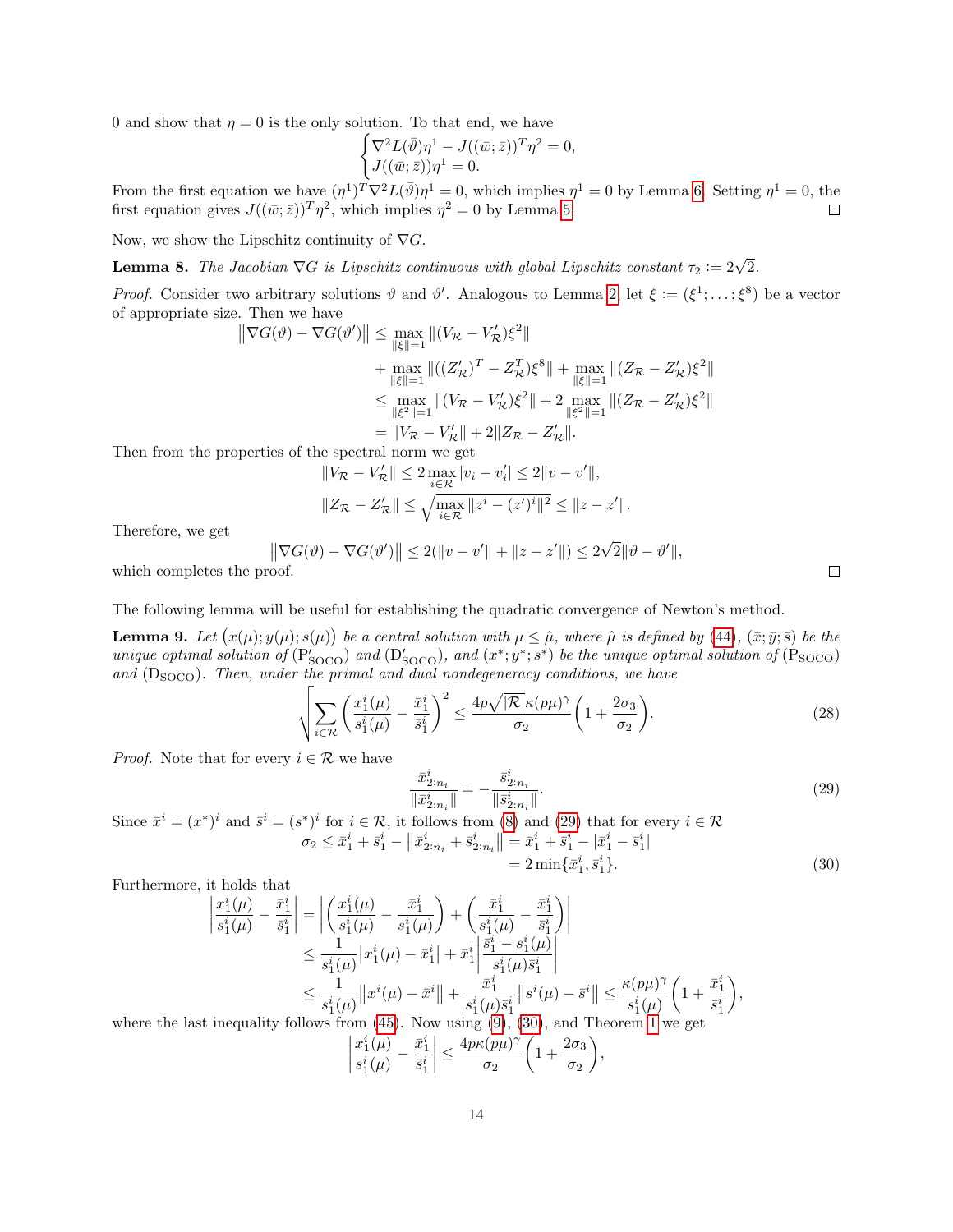which completes the proof.

Let Newton's method be initiated with a given interior solution

<span id="page-14-0"></span>
$$
w^{(0)} := y(\mu),
$$
  
\n
$$
(z^{i})^{(0)} := s^{i}(\mu), \qquad i \in \mathcal{R} \cup \mathcal{N},
$$
  
\n
$$
(u^{i})^{(0)} := -x^{i}(\mu), \qquad i \in \mathcal{B} \cup \mathcal{T}_{2} \cup \mathcal{R} \cup \mathcal{N},
$$
  
\n
$$
v_{i}^{(0)} := \frac{1}{2} \frac{x_{1}^{i}(\mu)}{s_{1}^{i}(\mu)}, \qquad i \in \mathcal{R}.
$$
\n(31)

Then a search direction is computed by using [\(27\)](#page-12-3), and the new iterate is obtained by [\(26\)](#page-12-4). The next theorem shows that if  $\mu$  is sufficiently small, then Newton's method converges quadratically to the unique optimal solution  $(\bar{x}; \bar{y}; \bar{s})$ .

Theorem 5. Assume that the primal and dual nondegeneracy conditions hold. Let

$$
\mu < \min\left\{ p^{-1} \left( 4\sqrt{2}\beta_2 \kappa \left( \sqrt{3} + \frac{2p\sqrt{|\mathcal{R}|}}{\sigma_2} \left( 1 + \frac{2\sigma_3}{\sigma_2} \right) \right) \right)^{-\frac{1}{\gamma}}, \tilde{\mu} \right\},\tag{32}
$$

in which  $\beta_2$  denotes an upper bound for  $\|\nabla G(\bar{\vartheta})^{-1}\|$ , and  $\tilde{\mu}$  is defined in [\(10\)](#page-5-0). Then, initiated as given in [\(31\)](#page-14-0), Newton's method converges to  $\vartheta$  with quadratic rate. In particular, the convergence to the unique optimal solution  $(\bar{x}; \bar{y}; \bar{s})$  is quadratic.

Proof. By Lemmas [7](#page-12-5) and [8,](#page-13-2) the conditions of Theorem [6](#page-21-0) hold, and we get

<span id="page-14-1"></span>
$$
\epsilon:=\frac{1}{4\sqrt{2}\beta_2}.
$$

Therefore, the Newton steps are well-defined in the neighborhood  $B(\bar{\vartheta}, \epsilon)$ , and the convergence of Newton's method to  $\bar{\vartheta}$  is quadratic if  $\vartheta^{(0)} \in B(\bar{\vartheta}, \epsilon)$ . The quadratic convergence to  $(\bar{x}; \bar{y}; \bar{s})$  follows from [\(20\)](#page-10-3) and [\(22\)](#page-10-2). Using the bounds in Theorem [1](#page-4-1) and [\(28\)](#page-13-3) we get

$$
\|v^{(0)}-\bar{v}\|=\sqrt{\frac{1}{4}\sum_{i\in\mathcal{R}}\left(\frac{x_1^i(\mu)}{s_1^i(\mu)}-\frac{\bar{x}_1^i}{\bar{s}_1^i}\right)^2}\leq \frac{2p\sqrt{|\mathcal{R}|}\kappa(p\mu)^{\gamma}}{\sigma_2}\Big(1+\frac{2\sigma_3}{\sigma_2}\Big).
$$

Then, considering the error bounds given in [\(45\)](#page-23-2), we obtain

$$
\|\vartheta^{(0)} - \bar{\vartheta}\| \le \left\| (w^{(0)} - \bar{w}; z^{(0)} - \bar{z}; u^{(0)} - \bar{u}) \right\| + \|v^0 - \bar{v}\|
$$
  
\n
$$
\le \left\| (x(\mu) - x^*; y(\mu) - y^*; s(\mu) - s^*) \right\| + \|v^0 - \bar{v}\|
$$
  
\n
$$
\le \sqrt{3}\kappa(p\mu)^{\gamma} + \frac{2p\sqrt{|\mathcal{R}|}\kappa(p\mu)^{\gamma}}{\sigma_2} \left(1 + \frac{2\sigma_3}{\sigma_2}\right),
$$

where  $(x^*; y^*; s^*)$  is the unique optimal solution of  $(P_{SOCO})$  and  $(D_{SOCO})$ . The result of the theorem follows if we satisfy

$$
\sqrt{3}\kappa(p\mu)^{\gamma}+\frac{2p\sqrt{|\mathcal{R}|}\kappa(p\mu)^{\gamma}}{\sigma_2}\Big(1+\frac{2\sigma_3}{\sigma_2}\Big)<\epsilon,
$$

or equivalently,

$$
(p\mu)^{\gamma} < \frac{\epsilon}{\kappa \left( \sqrt{3} + \frac{2p\sqrt{|\mathcal{R}|}}{\sigma_2} \left( 1 + \frac{2\sigma_3}{\sigma_2} \right) \right)}.
$$

This completes the proof.

Recall that  $(\bar{x}; \bar{y}; \bar{s})$  is the unique optimal solution for  $(P'_{\text{SOCO}})$  and  $(D'_{\text{SOCO}})$ . If  $\mathcal{T}_1, \mathcal{T}_3 \neq \emptyset$ , then we can recover the unique optimal solutions of the original problem  $(P_{SOCO})$  and  $(D_{SOCO})$  by appending the  $\mathcal{T}_1$  and  $\mathcal{T}_3$  parts so that  $\cdots$  $\sigma$ 

$$
(s^*)^i := c^i - A_i^T \bar{y}, \quad i \in \mathcal{T}_3,
$$
  
\n
$$
(s^*)^i := 0, \quad i \in \mathcal{T}_1,
$$
  
\n
$$
(x^*)^i := 0, \quad i \in \mathcal{T}_1 \cup \mathcal{T}_3.
$$

**Remark 1.** Bound [\(32\)](#page-14-1), relying on the condition numbers  $\sigma_2$ ,  $\sigma_3$ , and the exponent  $\gamma$ , is significantly more complicated than [\(19\)](#page-8-2). In fact, the intricacy of bound [\(32\)](#page-14-1) indicates that quadratic convergence is harder to

 $\Box$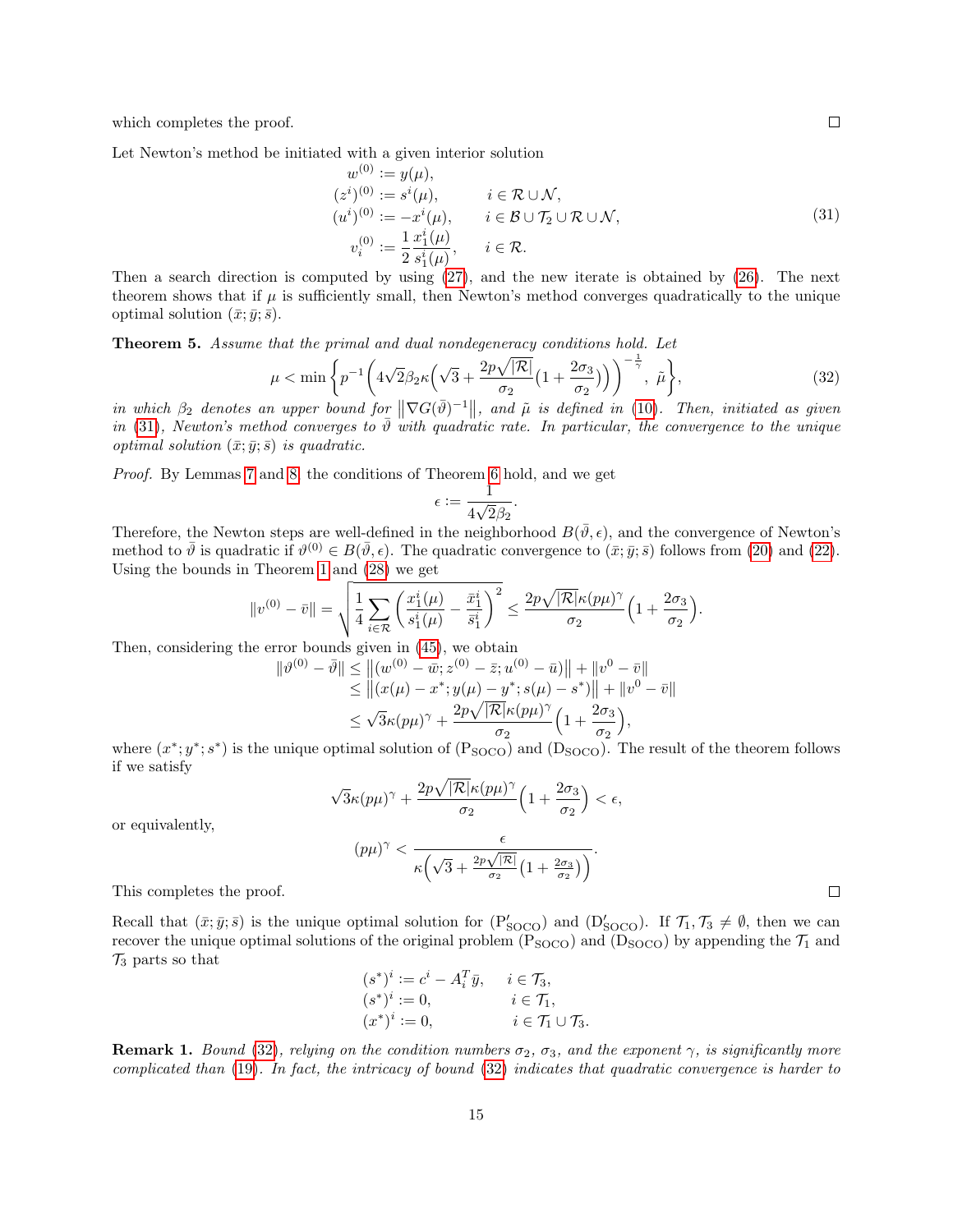achieve in the absence of strict complementarity. To that end, µ has to be small enough so that the optimal partition can be identified.

# <span id="page-15-0"></span>5 Special case: a strongly polynomial rounding procedure

In a special case when the sets  $\mathcal R$  and  $\mathcal T$  are empty, a strictly complementary optimal solution can be obtained as easily as in LO [\[18,](#page-17-5) [34\]](#page-18-6), regardless of the nondegeneracy conditions. More precisely, a central solution  $(x(\mu); y(\mu); s(\mu))$ , with sufficiently small  $\mu$ , can be rounded to an exact strictly complementary optimal solution in strongly polynomial time through solving two least squares problems.

Let  $(x^*; y^*; s^*) \in ri(\mathcal{P}^* \times \mathcal{D}^*)$  be a maximally complementary optimal solution of  $(P_{SOCO})$  and  $(D_{SOCO})$ . Then the primal-dual feasibility constraints imply

$$
\sum_{i \in \mathcal{B}} A_i(x^*)^i = b, \quad \sum_{i \in \mathcal{B} \cup \mathcal{N}} A_i x^i(\mu) = b,
$$

and

$$
A_i^T y^* = c^i, \t A_i^T y(\mu) + s^i(\mu) = c^i, \t i \in \mathcal{B}, A_i^T y^* + (s^*)^i = c^i, \t A_i^T y(\mu) + s^i(\mu) = c^i, \t i \in \mathcal{N}.
$$

Subtracting the right hand side equations from the left hand side ones we get

$$
\sum_{i \in \mathcal{B}} A_i \Delta x^i(\mu) = \sum_{i \in \mathcal{N}} A_i x^i(\mu),
$$

$$
A_i^T \Delta y(\mu) = s^i(\mu), \quad i \in \mathcal{B},
$$

$$
A_i^T \Delta y(\mu) + \Delta s^i(\mu) = 0, \qquad i \in \mathcal{N},
$$

where  $\Delta y(\mu) := y^* - y(\mu)$ ,  $\Delta x^i(\mu) := (x^*)^i - x^i(\mu)$  for  $i \in \mathcal{B}$ , and  $\Delta s^i(\mu) := (s^*)^i - s^i(\mu)$  for  $i \in \mathcal{N}$ . Thus, we get a primal-dual solution with zero complementarity gap by solving the least squares problem

<span id="page-15-1"></span>
$$
\min \frac{1}{2} \sum_{i \in \mathcal{B}} ||\Delta x^i||^2
$$
  
s.t. 
$$
\sum_{i \in \mathcal{B}} A_i \Delta x^i = \sum_{i \in \mathcal{N}} A_i x^i(\mu),
$$
 (33)

for the primal solution, and the least squares problem

$$
\begin{aligned}\n\min & \quad \frac{1}{2} \sum_{i \in \mathcal{N}} \|\Delta s^i\|^2 + \frac{1}{2} \|\Delta y\|^2 \\
\text{s.t.} & \quad A_i^T \Delta y = s^i(\mu), \qquad i \in \mathcal{B}, \\
& A_i^T \Delta y + \Delta s^i = 0, \quad i \in \mathcal{N},\n\end{aligned}
$$

for the dual solution. The last one is equivalent to

<span id="page-15-2"></span>
$$
\min \frac{1}{2} \sum_{i \in \mathcal{N}} ||A_i^T \Delta y||^2 + \frac{1}{2} ||\Delta y||^2
$$
  
s.t.  $A_i^T \Delta y = s^i(\mu), \quad i \in \mathcal{B}.$  (34)

The solutions of least squares problems [\(33\)](#page-15-1) and [\(34\)](#page-15-2) give the complementary primal-dual pair  $(\tilde{x}, \tilde{y}, \tilde{s})$ , where

$$
\begin{array}{ll} \tilde{x}^i:=x^i(\mu)+(\Delta x^*)^i, & i\in\mathcal{B},\\ \tilde{y}:=y(\mu)+\Delta y^*, & \\ \tilde{s}^i:=s^i(\mu)+(\Delta s^*)^i, & i\in\mathcal{N}. \end{array}
$$

It can be easily shown that  $(\tilde{x}, \tilde{y}, \tilde{s})$  is feasible with respect to the primal and dual affine constraints. Further, the feasibility of  $(\tilde{x}, \tilde{y}, \tilde{s})$  with respect to the second-order cones can be established when  $\mu$  is sufficiently small, see e.g., [\[18\]](#page-17-5).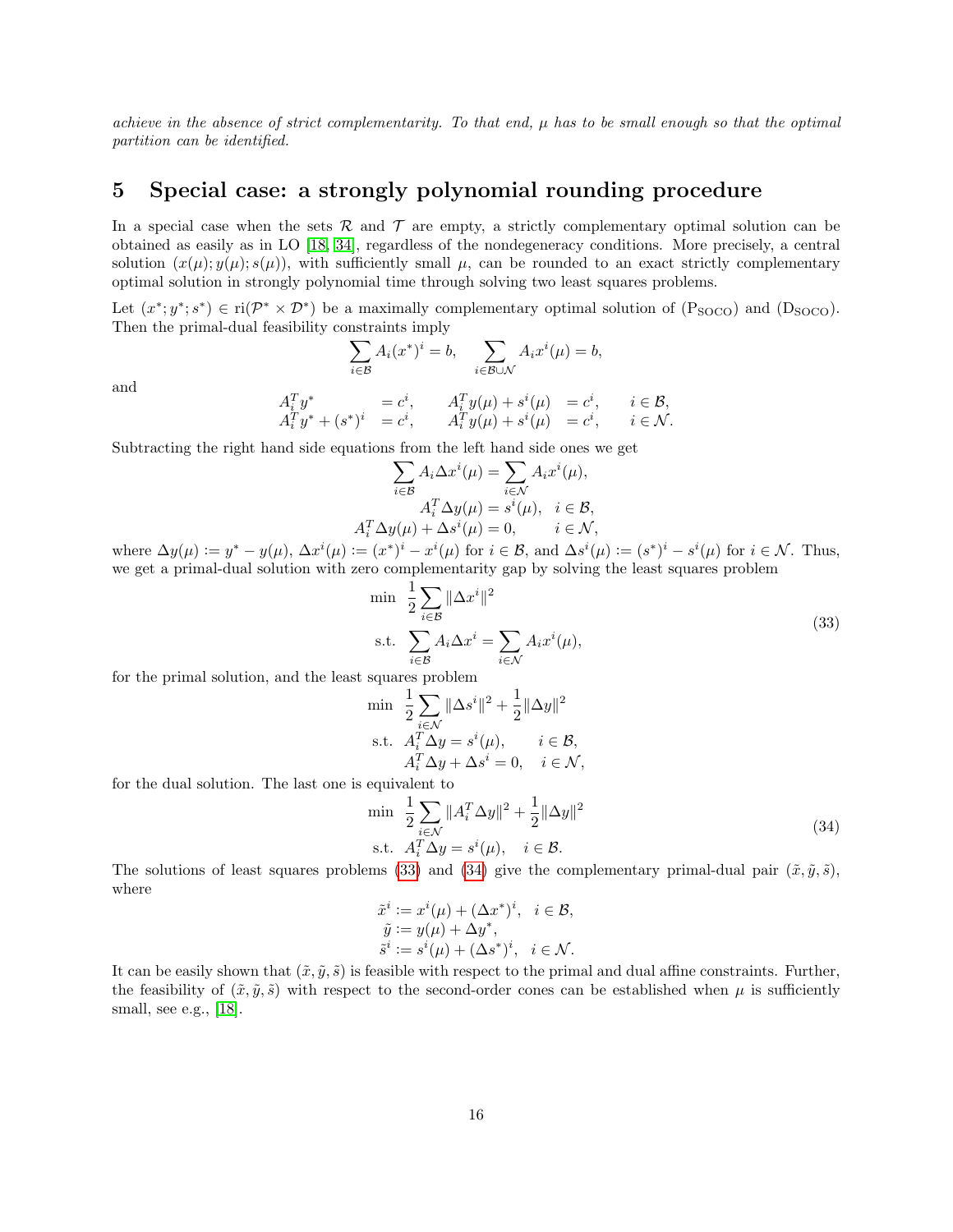## <span id="page-16-4"></span>6 Conclusions and discussions

Using the optimal partition of a SOCO problem, under the primal and dual nondegeneracy conditions, we established quadratic convergence of Newton's method to the unique maximally complementary optimal solution of  $(P_{\text{SOCO}})$  and  $(D_{\text{SOCO}})$ . We showed that if the primal and dual nondegeneracy conditions hold, then  $\nabla G(\vartheta)$  is nonsingular. In contrast to the application of Newton's method to [\(17\)](#page-7-4), quadratic convergence is not dependent on the strict complementarity condition. For a special case where  $\mathcal{R}, \mathcal{T} = \emptyset$ , we presented a rounding procedure which yields an exact strictly complementary optimal solution in a strongly polynomial time.

The optimal partition approach in Section [4](#page-9-0) can be directly applied to the optimality conditions for  $(P'_{SOCO})$ and  $(D'_{\text{SOCO}})$ . If we assume the primal and dual nondegeneracy conditions, then the optimality conditions are written as

$$
\sum_{i \in \mathcal{B} \cup \mathcal{T}_2 \cup \mathcal{R}} A_i x^i = b,
$$
\n
$$
A_i^T y = c^i, \qquad i \in \mathcal{B} \cup \mathcal{T}_2,
$$
\n
$$
A_i^T y + s^i = c^i, \qquad i \in \mathcal{R} \cup \mathcal{N},
$$
\n
$$
x^i \circ s^i = 0, \qquad i \in \mathcal{R},
$$
\n
$$
x^i \in \mathbb{L}^{n_i}_{+}, \quad i \in \mathcal{B} \cup \mathcal{T}_2 \cup \mathcal{R},
$$
\n
$$
s^i \in \mathbb{L}^{n_i}_{+}, \quad i \in \mathcal{R} \cup \mathcal{N},
$$

where the zero variables are set aside. Analogous to [\(17\)](#page-7-4), the equality constraints in the reduced system can be represented by the mapping  $F': \mathbb{R}^{n'} \to \mathbb{R}^{n'}$ , where

$$
n' := m + \sum_{i \in \mathcal{B} \cup \mathcal{N} \cup \mathcal{T}_2} n_i + 2 \sum_{i \in \mathcal{R}} n_i.
$$

Hence, Newton's method is applicable to the mapping  $F'$ , since the domain and the range of  $F'$  are equal. Nevertheless, the nonsingularity of  $\nabla F'$  at the optimal solution should be investigated for quadratic convergence of Newton's method.

To establish quadratic convergence of Newton's method for SOCO, we assumed that the optimal partition is known, and that  $\mathcal{T}_1$ ,  $\mathcal{T}_2$ , and  $\mathcal{T}_3$  can be identified from T. For SDO, it still remains an open question if we can establish quadratic convergence to the unique optimal solution using the optimal partition of SDO.

# 7 Acknowledgements

This work is supported by Air force Office of Scientific Research (AFOSR) Grant # FA9550-15-1-0222.

# References

- <span id="page-16-1"></span>[1] I. Adler and F. Alizadeh. Primal-dual interior point algorithms for convex quadratically constrained and semidefinite optimization problems. Technical Report RRR-111-95, RUTCOR, Rutgers University, USA, 1995.
- <span id="page-16-0"></span>[2] F. Alizadeh and D. Goldfarb. Second-order cone programming. Mathematical Programming, 95(1):3–51, 2003.
- <span id="page-16-2"></span>[3] F. Alizadeh and S. Schmieta. Optimization with semidefinite, quadratic and linear constraints. Technical Report RRR 23-97, RUTCOR, Rutgers University, USA, 1997.
- <span id="page-16-5"></span>[4] A. Ben-Tal and A. Nemirovskii. Lectures on Modern Convex Optimization: Analysis, Algorithms, and Engineering Applications. Society for Industrial and Applied Mathematics, 2001.
- <span id="page-16-3"></span>[5] J. F. Bonnans and H. Ramírez C. Perturbation analysis of second-order cone programming problems. Mathematical Programming, 104(2):205–227, 2005.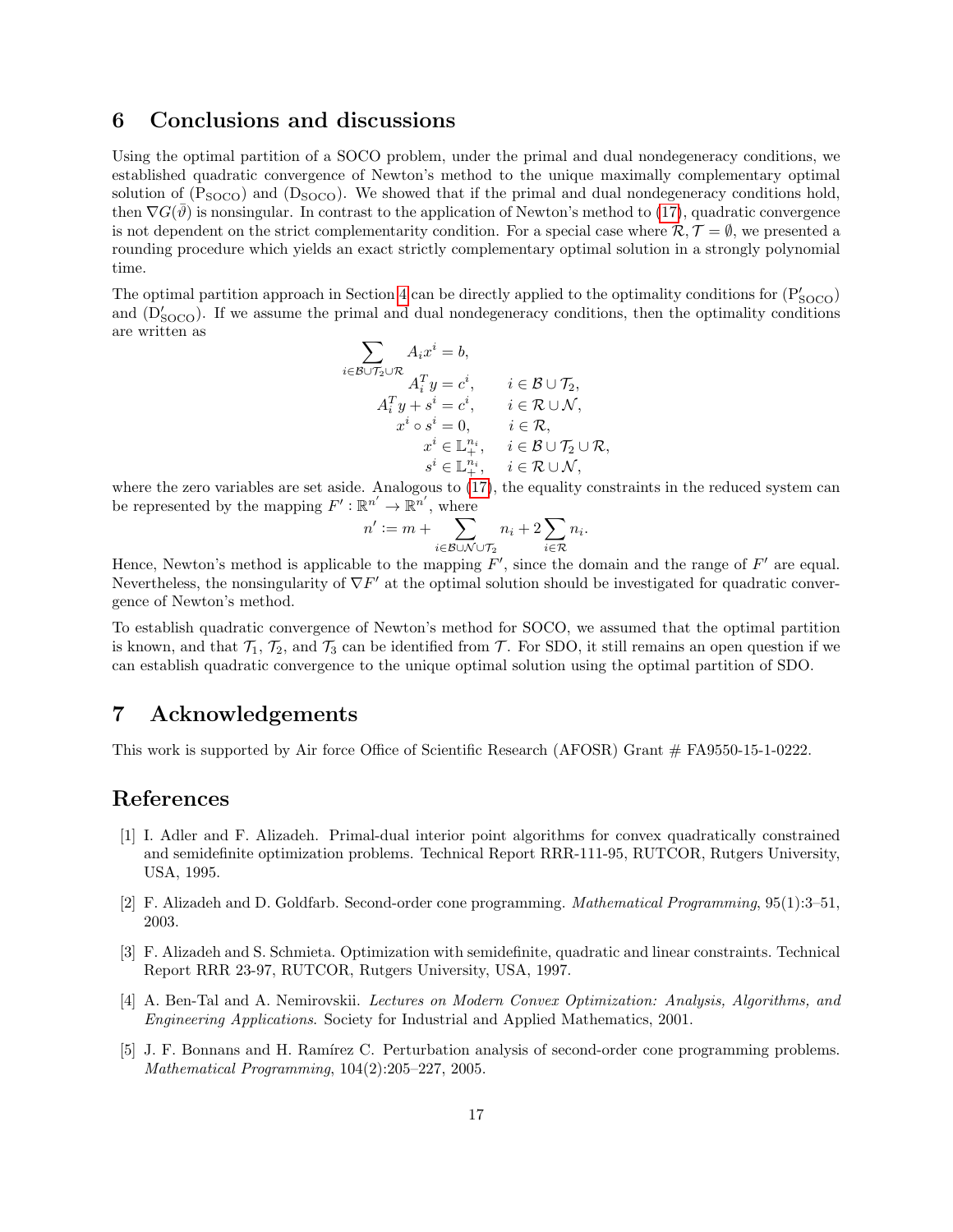- <span id="page-17-13"></span>[6] J. F. Bonnans and A. Shapiro. Perturbation Analysis of Optimization Problems. Springer, 2000.
- <span id="page-17-10"></span>[7] Z. X. Chan and D. Sun. Constraint nondegeneracy, strong regularity, and nonsingularity in semidefinite programming. SIAM Journal on Optimization, 19(1):370–396, 2008.
- <span id="page-17-17"></span>[8] E. de Klerk. Aspects of Semidefinite Programming: Interior Point Algorithms and Selected Applications, volume 65 of the series Applied Optimization. Springer, 2006.
- <span id="page-17-14"></span>[9] J. E. Dennis Jr and R. B. Schnabel. Numerical Methods for Unconstrained Optimization and Nonlinear Equations. Prentice-Hall, 1983.
- <span id="page-17-8"></span>[10] D. Goldfarb and K. Scheinberg. Interior point trajectories in semidefinite programming. SIAM Journal on Optimization, 8(4):871–886, 1998.
- <span id="page-17-16"></span>[11] A. Hoffman. On approximate solutions of systems of linear inequalities. Journal of Research of the National Bureau of Standards, 49(4):263–265, 1952.
- <span id="page-17-3"></span>[12] T. Illés, J. Peng, C. Roos, and T. Terlaky. A strongly polynomial rounding procedure yielding a maximally complementary solution for  $P_*(\kappa)$  linear complementarity problems. SIAM Journal on Optimization, 11(2):320–340, 2000.
- <span id="page-17-6"></span>[13] M. Kojima, S. Mizuno, and A. Yoshise. A polynomial-time algorithm for a class of linear complementarity problems. Mathematical Programming, 44(1):1–26, 1989.
- <span id="page-17-11"></span>[14] L. Kong, L. Tunçel, and N. Xiu. Equivalent conditions for Jacobian nonsingularity inlinear symmetric cone programming. Journal of Optimization Theory and Applications, 148(2):364–389, Feb 2011.
- <span id="page-17-0"></span>[15] M. S. Lobo, L. Vandenberghe, S. Boyd, and H. Lebret. Applications of second-order cone programming. Linear Algebra and its Applications, 284(1):193 – 228, 1998.
- <span id="page-17-15"></span>[16] Z.-Q. Luo and J. Sturm. Error bounds for mixed semidefinite and second order cone programming. In H. Wolkowicz, R. Saigal, and L. Vandenberghe, editors, Handbook of Semidefinite Programming, volume 33 of the series Applied Optimization, pages 163–190. Springer, 2000.
- <span id="page-17-4"></span>[17] S. Mehrotra. Finite termination and superlinear convergence in primal-dual methods. Technical Report TR91-13, Department of Industrial Engineering and Management Sciences, Northwestern University, 1991.
- <span id="page-17-5"></span>[18] S. Mehrotra and Y. Ye. Finding an interior point in the optimal face of linear programs. Mathematical Programming, 62(1):497–515, 1993.
- <span id="page-17-9"></span>[19] A. Mohammad-Nezhad and T. Terlaky. On the identification of optimal partition for semidefinite optimization. Technical Report 17T-008, Department of Industrial and Systems Engineering, Lehigh University, 2017.
- <span id="page-17-1"></span>[20] A. Mohammad-Nezhad and T. Terlaky. A polynomial primal-dual affine scaling algorithm for symmetric conic optimization. Computational Optimization and Applications, 66(3):577–600, Apr 2017.
- <span id="page-17-2"></span>[21] R. D. Monteiro and T. Tsuchiya. Polynomial convergence of primal-dual algorithms for the second-order cone program based on the MZ-family of directions. Mathematical Programming, 88(1):61–83, Jun 2000.
- <span id="page-17-7"></span>[22] R. D. Monteiro and S. J. Wright. Local convergence of interior-point algorithms for degenerate monotone LCP. Computational Optimization and Applications, 3(2):131–155, 1994.
- <span id="page-17-12"></span>[23] M. V. Nayakkankuppam and M. L. Overton. Conditioning of semidefinite programs. Mathematical Programming, 85(3):525–540, Aug 1999.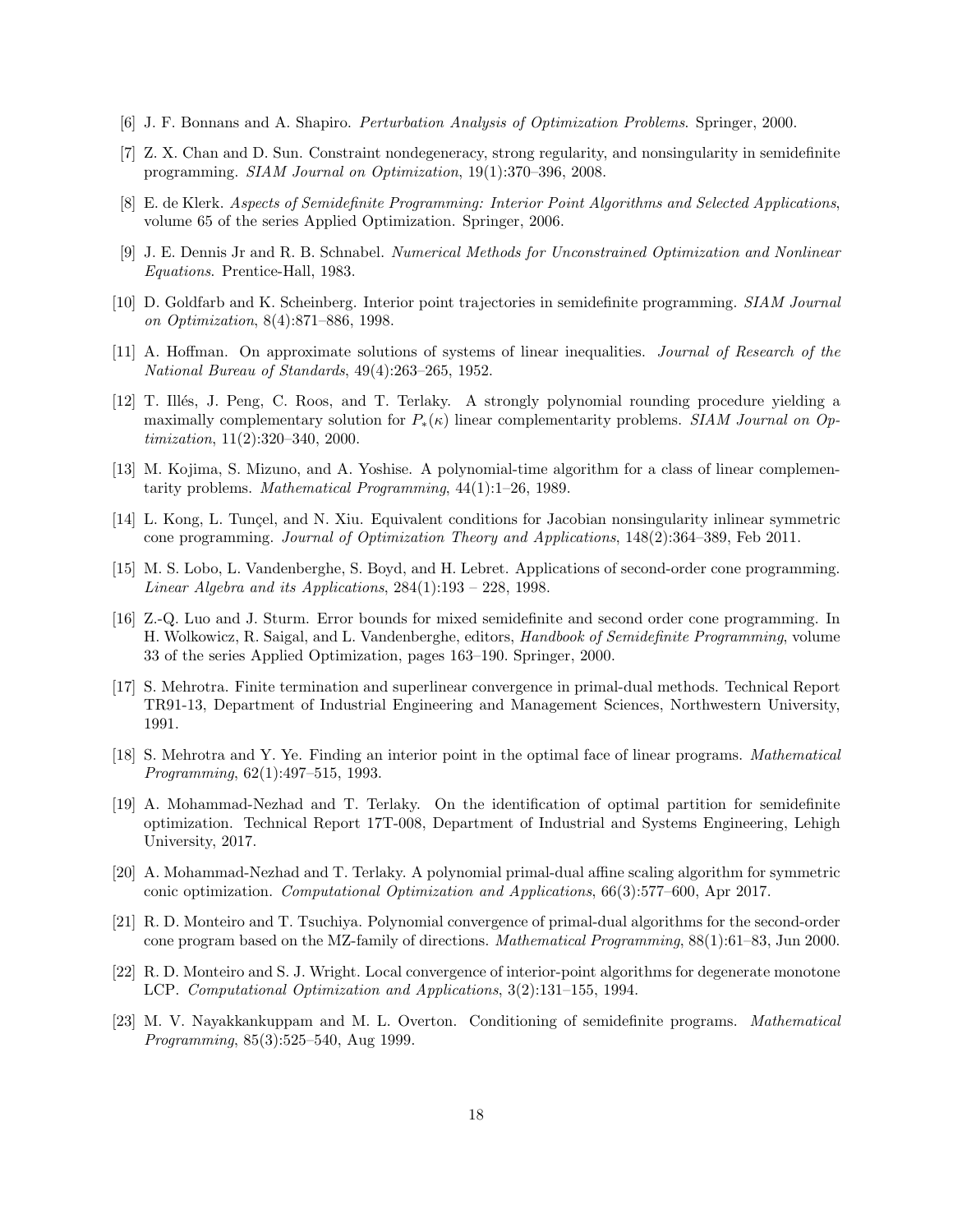- <span id="page-18-0"></span>[24] Y. E. Nesterov and A. Nemirovskii. Interior-Point Polynomial Algorithms in Convex Programming, volume 13. Society for Industrial and Applied Mathematics, 1994.
- <span id="page-18-1"></span>[25] Y. E. Nesterov and M. J. Todd. Self-scaled barriers and interior-point methods for convex programming. Mathematics of Operations Research, 22(1):1–42, 1997.
- <span id="page-18-2"></span>[26] Y. E. Nesterov and M. J. Todd. Primal-dual interior-point methods for self-scaled cones. SIAM Journal on Optimization, 8(2):324–364, 1998.
- <span id="page-18-10"></span>[27] J. Nocedal and S. Wright. Numerical Optimization. Springer, second edition, 2006.
- <span id="page-18-5"></span>[28] C. Roos, T. Terlaky, and J.-P. Vial. Interior Point Methods for Linear Optimization. Springer, 2005.
- <span id="page-18-12"></span>[29] G. W. Stewart and J.-g. Sun. Matrix Perturbation Theory. Academic Press, 1990.
- <span id="page-18-11"></span>[30] J. F. Sturm. Error bounds for linear matrix inequalities. SIAM Journal on Optimization, 10(4):1228– 1248, 2000.
- <span id="page-18-8"></span>[31] T. Terlaky and Z. Wang. On the identification of the optimal partition of second order cone optimization problems. SIAM Journal on Optimization, 24(1):385–414, 2014.
- <span id="page-18-3"></span>[32] T. Tsuchiya. A polynomial primal-dual path-following algorithm for second-order cone programming. Technical Report 649, The Institute of Statistical Mathematics, Tokyo, Japan, 1997.
- <span id="page-18-4"></span>[33] T. Tsuchiya. A convergence analysis of the scaling-invariant primal-dual path-following algorithms for second-order cone programming. Optimization Methods and Software, 11(1-4):141–182, 1999.
- <span id="page-18-6"></span>[34] Y. Ye. On the finite convergence of interior-point algorithms for linear programming. Mathematical Programming, 57(1):325–335, 1992.
- <span id="page-18-7"></span>[35] E. Yildirim. Unifying optimal partition approach to sensitivity analysis in conic optimization. Journal of Optimization Theory and Applications, 122(2):405–423, 2004.

# Appendices

### <span id="page-18-9"></span>A First-order optimality conditions for classical NLO problems

An NLO problem is defined as

min 
$$
f(x)
$$
  
s.t.  $g_i(x) \ge 0$ ,  $i = 1,..., m_1$ ,  
 $g_i(x) = 0$ ,  $i = m_1 + 1,..., m_1 + m_2$ ,  
 $x \in X$ ,

where  $X \in \mathbb{R}^n$  is a nonempty open set, and  $f: \mathbb{R}^n \to \mathbb{R}$  and  $g_i: \mathbb{R}^n \to \mathbb{R}$  for  $i = 1, ..., m_1 + m_2$ are continuously differentiable functions in a neighborhood of  $x^* \in X$ . Then the first-order optimality conditions at  $x^*$  are given by

$$
\nabla f(x^*) - \sum_{i=1}^{m_1} u_i^* \nabla g_i(x^*) - \sum_{i=m_1+1}^{m_1+m_2} u_i^* \nabla g_i(x^*) = 0,
$$
  
\n
$$
g_i(x^*) \ge 0, \qquad i = 1, ..., m_1,
$$
  
\n
$$
g_i(x^*) = 0, \qquad i = m_1 + 1, ..., m_1 + m_2,
$$
  
\n
$$
u_i^* g_i(x^*) = 0, \qquad i = 1, ..., m_1,
$$
  
\n
$$
u_i^* \ge 0, \qquad i = 1, ..., m_1,
$$
  
\n
$$
x^* \in X,
$$

where  $u_i^*$  for  $i = 1, ..., m_1 + m_2$  denote the Lagrange multipliers.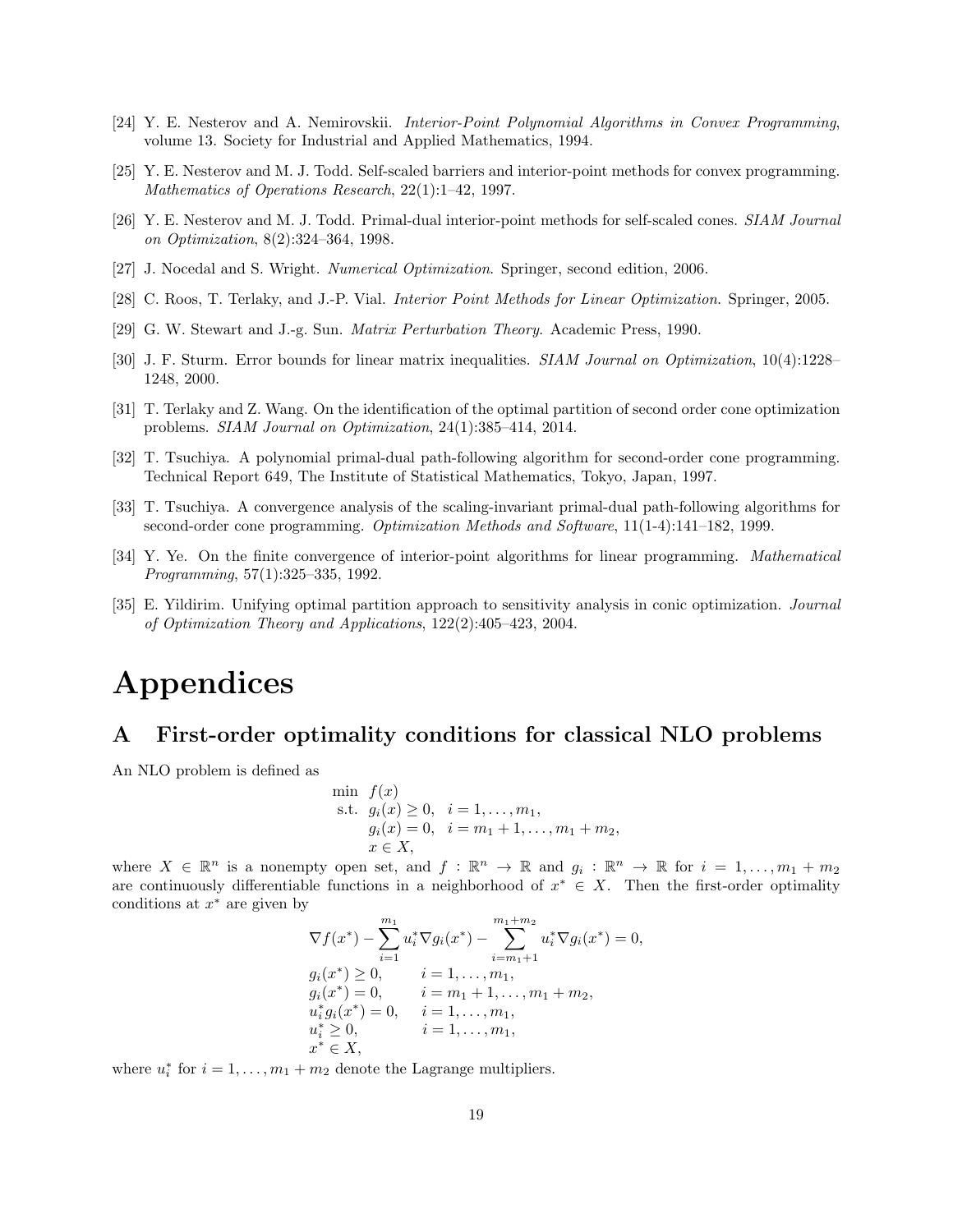## <span id="page-19-0"></span>B Second-order sufficient condition for SOCO

The second-order sufficient condition for a nonlinear SOCO has been studied by Bonnans and Ramírez [\[5\]](#page-16-3) which relies on the concepts of the tangent cone and the cone of critical directions. We specialize the secondorder sufficient condition for  $(D_{\text{SOCO}})$ , where the objective is the minimization of  $-b^T y$ . Let  $(x; y; s) \in$  $\mathcal{P}^* \times \mathcal{D}^*$ . Then the cone of critical directions  $\mathcal{C}_{D}(y)$  is defined as

<span id="page-19-1"></span>
$$
\begin{cases}\nh \in \mathbb{R}^m, & x^i, s^i = 0, \\
-A_i^T h \in \mathbb{L}_+^{n_i}, & x^i, s^i = 0, \\
-A_i^T h \in \{d \mid d_{2:n_i}^T s_{2:n_i}^i - d_1 s_1^i \le 0\}, & x^i = 0, s^i \in \text{bd}(\mathbb{L}_+^{n_i}) \setminus \{0\}, \\
A_i^T h = 0, & x^i \in \text{int}(\mathbb{L}_+^{n_i}), \\
(x^i)^T A_i^T h = 0, & x^i, s^i \in \text{bd}(\mathbb{L}_+^{n_i}) \setminus \{0\}, \\
-A_i^T h \in \mathbb{R}_+(x_1^i; -x_{2:n_i}^i), & x^i \in \text{bd}(\mathbb{L}_+^{n_i}) \setminus \{0\}, s^i = 0.\n\end{cases}
$$
\n(35)

Since the objective function is linear in  $(D<sub>SOCO</sub>)$ , the second-order sufficient condition is shortened to  $\sup_{x \in \mathcal{P}^*} h^T H_D(y, x) h > 0, \qquad \forall h \in \mathcal{C}_D(y) \setminus \{0\},$ 

where

$$
H_D(y, x) := \sum_{i=1}^p H_D^i(y, x),
$$
  
\n
$$
H_D^i(y, x) = \begin{cases} -\frac{x_i^i}{s_1^i} A_i R_i A_i^T, & s^i \in \text{bd}(\mathbb{L}_+^{n_i}) \setminus \{0\}, \\ \mathbf{0}_{m \times m}, & \text{otherwise}, \end{cases} \quad i = 1, \dots, p.
$$

It is straightforward to derive the cone of critical directions and the second-order sufficient condition for  $(P<sub>SOCO</sub>)$ . To that end, note that  $(P<sub>SOCO</sub>)$  can be equivalently written as

<span id="page-19-2"></span>min 
$$
c^T x
$$
  
s.t.  $Ax - b \in \{0\}$ ,  
 $x^i \in \mathbb{L}_+^{n_i}$ ,  $i = 1,..., p$ .

**Lemma 10.** Let  $h := (h^1; \ldots; h^p)$ , where  $h^i \in \mathbb{R}^{n_i}$ , and  $(x; y; s)$  be a primal-dual optimal solution of  $(\text{P}_{\text{SOC}})$ and  $(D<sub>SOCO</sub>)$ . Then the cone of critical directions  $C<sub>P</sub>(x)$  is given by

$$
\begin{cases}\nAh = 0, & s^{i} \in \text{int}(\mathbb{L}_{+}^{n_{i}}), \\
h^{i} \in \mathbb{L}_{+}^{n_{i}}, & x^{i}, s^{i} = 0, \\
h^{i} \in \{d \mid d_{2:n_{i}}^{T} x_{2:n_{i}}^{i} - d_{1} x_{1}^{i} \le 0\}, & x^{i} \in \text{bd}(\mathbb{L}_{+}^{n_{i}}) \setminus \{0\}, s^{i} = 0, \\
h^{i} \in \mathbb{R}^{n_{i}}, & x^{i} \in \text{int}(\mathbb{L}_{+}^{n_{i}}), \\
(s^{i})^{T} h^{i} = 0, & x^{i}, s^{i} \in \text{bd}(\mathbb{L}_{+}^{n_{i}}) \setminus \{0\}, \\
h^{i} \in \mathbb{R}_{+}(s_{1}^{i}; -s_{2:n_{i}}^{i}), & x^{i} = 0, s^{i} \in \text{bd}(\mathbb{L}_{+}^{n_{i}}) \setminus \{0\}.\n\end{cases}
$$
\n(36)

*Proof.* The proof is straightforward, and it easily follows from the complementarity of  $x$  and  $s$  and Proposition  $\Box$ 3.10 in [\[6\]](#page-17-13).

The second-order sufficient condition at  $x$  is given by

 $\sup_{(y;s)\in\mathcal{D}^*} h^T H_P(x,s)h > 0, \quad \forall h \in \mathcal{C}_P(x) \setminus \{0\},$ 

where

$$
H_P(x,s) := \sum_{i=1}^p H_P^i(x,s),
$$
  
\n
$$
H_P^i(x,s) := \begin{cases} -\frac{s_1^i}{x_1^i} \text{diag}(\mathbf{0}, R_i, \mathbf{0}), & x^i \in \text{bd}(\mathbb{L}^{n_i}_+) \setminus \{0\}, \\ \mathbf{0}_{\bar{n} \times \bar{n}}, & \text{otherwise}, \end{cases}
$$

in which diag( $0, R_i, 0$ ) is a block diagonal matrix whose  $i^{\text{th}}$  block is  $R_i$  and 0 elsewhere.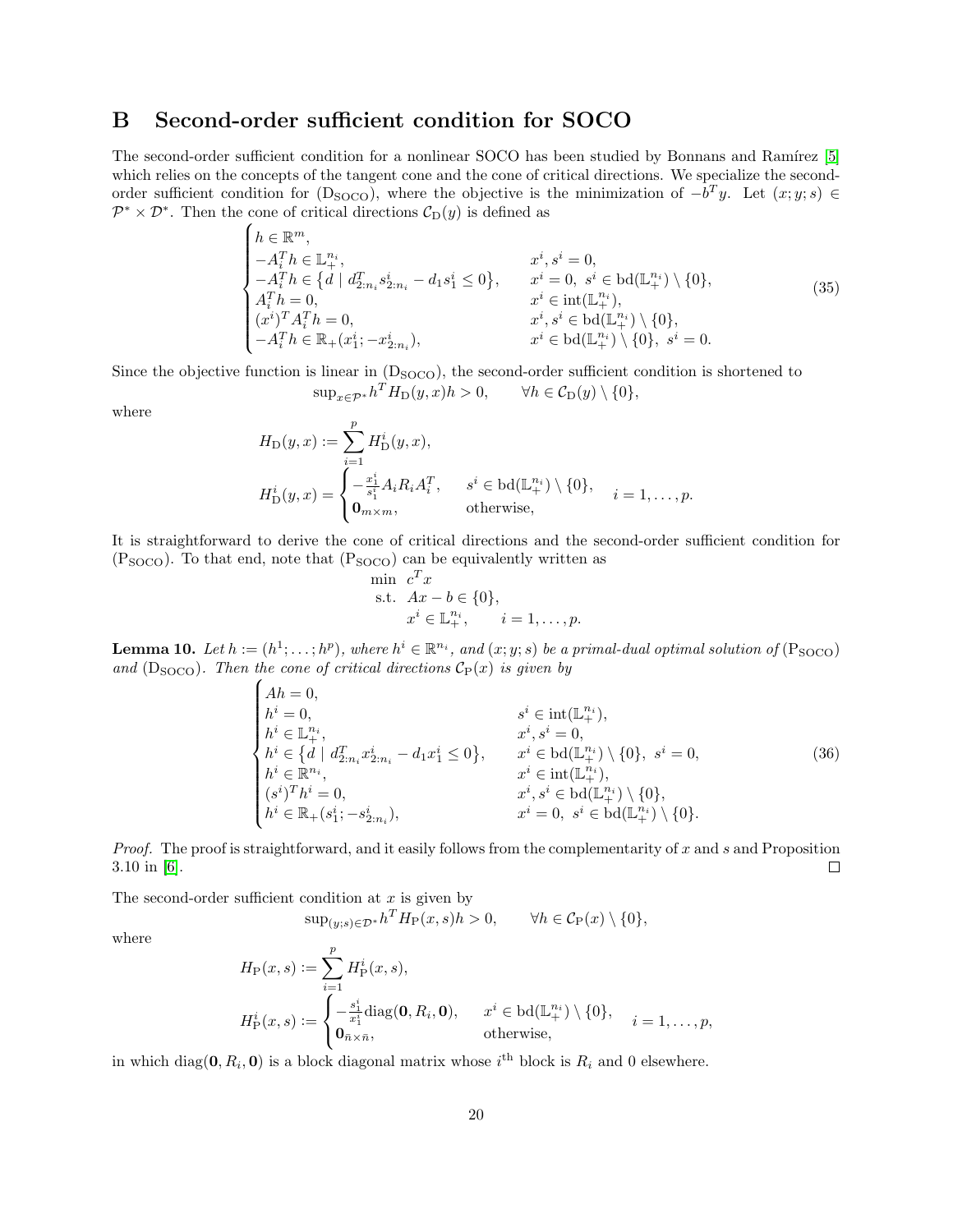*Proof of Lemma [1.](#page-7-3)* Recall that  $(x^*; y^*; s^*)$  is the unique primal-dual optimal solution of  $(P_{SOCO})$  and (D<sub>SOCO</sub>). Let  $h \in C_D(y^*) \setminus \{0\}$ . Notice from [\(14\)](#page-7-5) and [\(35\)](#page-19-1) that  $h^T A_i R_i A_i^T h = 0$  holds if and only if either  $A_i^T h \in \text{bd}(\mathbb{L}_+^{n_i})$  or  $-A_i^T h \in \text{bd}(\mathbb{L}_+^{n_i})$  holds for  $i \in \mathcal{R}$ . Since  $A_i^T h \notin \text{int}(\mathbb{L}_+^{n_i})$  and  $-A_i^T h \notin \text{int}(\mathbb{L}_+^{n_i})$ , then  $h^T A_i R_i A_i^T h < 0$  is equivalent to

$$
A_i^T h \notin \mathbb{L}_+^{n_i}, \quad -A_i^T h \notin \mathbb{L}_+^{n_i}, \quad \forall h \in \mathcal{C}_D(y^*) \setminus \{0\}.
$$
 (37)

Hence, we only need to show that [\(37\)](#page-20-2) is satisfied under the primal nondegeneracy condition. Then from the characterization of the primal nondegeneracy condition as in Theorem [3](#page-6-4) we have that

<span id="page-20-2"></span><span id="page-20-0"></span>
$$
A_i^T \eta = 0, \quad i \in \mathcal{B},
$$
  

$$
((x^*)^i)^T A_i^T \eta = 0, \quad i \in \mathcal{R} \cup \mathcal{T}_2,
$$
  

$$
(\hat{Q}_i^*)^T A_i^T \eta = 0, \quad i \in \mathcal{R} \cup \mathcal{T}_2,
$$
  

$$
(38)
$$

has only a trivial solution  $\eta = 0$ , where  $\hat{Q}_i^*$  is defined in [\(11\)](#page-6-2), and  $\eta \in \mathbb{R}^m$ . From [\(35\)](#page-19-1) we can observe that a critical direction  $h \in C_D(y^*) \setminus \{0\}$  satisfies

$$
A_i^T h = 0, \quad i \in \mathcal{B},
$$
  

$$
((x^*)^i)^T A_i^T h = 0, \quad i \in \mathcal{R} \cup \mathcal{T}_2,
$$
  

$$
(\hat{Q}_i^*)^T A_i^T h = 0, \quad i \in \mathcal{T}_2,
$$

where the last two equalities hold, because  $-A_i^T h = \rho R_i(x^*)^i$  for some  $\rho \geq 0$ , and the columns of  $\hat{Q}_i^*$  are orthogonal to both  $(x^*)^i$  and  $R_i(x^*)^i$  for  $i \in \mathcal{T}_2$ . Therefore, we have  $(\hat{Q}_i^*)^T A_i^T h \neq 0$  for some  $i \in \mathcal{R}$ , since otherwise we would get a nontrivial solution  $\eta$  for [\(38\)](#page-20-0), which is in contradiction to the primal nondegeneracy condition. Consequently, from  $(\hat{Q}_i^*)^T A_i^T h \neq 0$  and  $((x^*)^i)^T A_i^T h = 0$  it can be deducted that  $A_i^T h$  is orthogonal to the linear subspace spanned by  $(x^*)^i$  and  $R_i(x^*)^i$ , and thus  $A_i^T h \notin \mathbb{L}_+^{n_i}$  and  $-A_i^T h \notin \mathbb{L}_+^{n_i}$  for all  $h \in C_D(y^*) \setminus \{0\}.$ 

Analogous to the above case, let  $h \in C_{\mathcal{P}}(x^*) \setminus \{0\}$ , and assume that  $(h_1^i)^2 - ||h_{2:n_i}^i||^2 = 0$  for every  $i \in \mathcal{R}$ , which implies either  $h^i \in \text{bd}(\mathbb{L}^{n_i}_+)$  or  $-h^i \in \text{bd}(\mathbb{L}^{n_i}_+)$ . Then, from  $((s^*)^i)^T h^i = 0$ , it follows that

 $h^{i} \in \mathbb{R}((s^{*})_{1}^{i}; -(s^{*})_{2:n_{i}}^{i}), \quad i \in \mathcal{R}.$ Noting that  $h^i = 0$  for  $\sum$  $i \in \mathcal{N}$  and  $Ah = 0$ , we get  $i$ ∈B∪ $\mathcal{T}_1$ ∪ $\mathcal{T}_2$  $A_i h^i + \sum$ i∈R∪T<sup>3</sup>  $A_i h^i = \sum$  $i$ ∈B∪ $\mathcal{T}_1$ ∪ $\mathcal{T}_2$  $A_i h^i + \sum$ i∈R∪T<sup>3</sup>  $\alpha_i A_i R_i(s^*)^i = 0,$ where  $\alpha_i \geq 0$  for  $i \in \mathcal{T}_3$ . All this implies that

$$
((A_i R_i(s^*)^i)_{i \in \mathcal{R} \cup \mathcal{T}_3}, A_{\mathcal{B} \cup \mathcal{T}_1 \cup \mathcal{T}_2})
$$

has linearly dependent columns, which contradicts the dual nondegeneracy condition. This completes the proof.

<span id="page-20-1"></span>Example 1 ([\[2\]](#page-16-0)). Consider the following SOCO problem:

<span id="page-20-3"></span>
$$
\begin{array}{ll}\n\min & -x_2 \\
\text{s.t.} & x_1 & = 1, \\
2x_2 + x_3 - x_5 & = 0, \\
2x_3 - x_6 & = 0, \\
x_4 & = 2, \\
x_1 & \ge \sqrt{x_2^2 + x_3^2}, \\
x_4 & \ge \sqrt{x_5^2 + x_6^2}.\n\end{array} \tag{39}
$$

Both primal problem [\(39\)](#page-20-3) and its dual satisfy the interior point condition, and they have the unique primaldual optimal solution

 $x^* = (1, 1, 0, 2, 2, 0)^T$ ,  $y^* = (-1, 0, 0, 0)^T$ ,  $s^* = (1, -1, 0, 0, 0, 0)^T$ ,

with optimal objective value -1. The optimal partition is  $\mathcal{R} = \{1\}$ ,  $\mathcal{T}_2 = \{2\}$ ,  $\mathcal{B} = \mathcal{N} = \mathcal{T}_1 = \mathcal{T}_3 = \emptyset$ . Then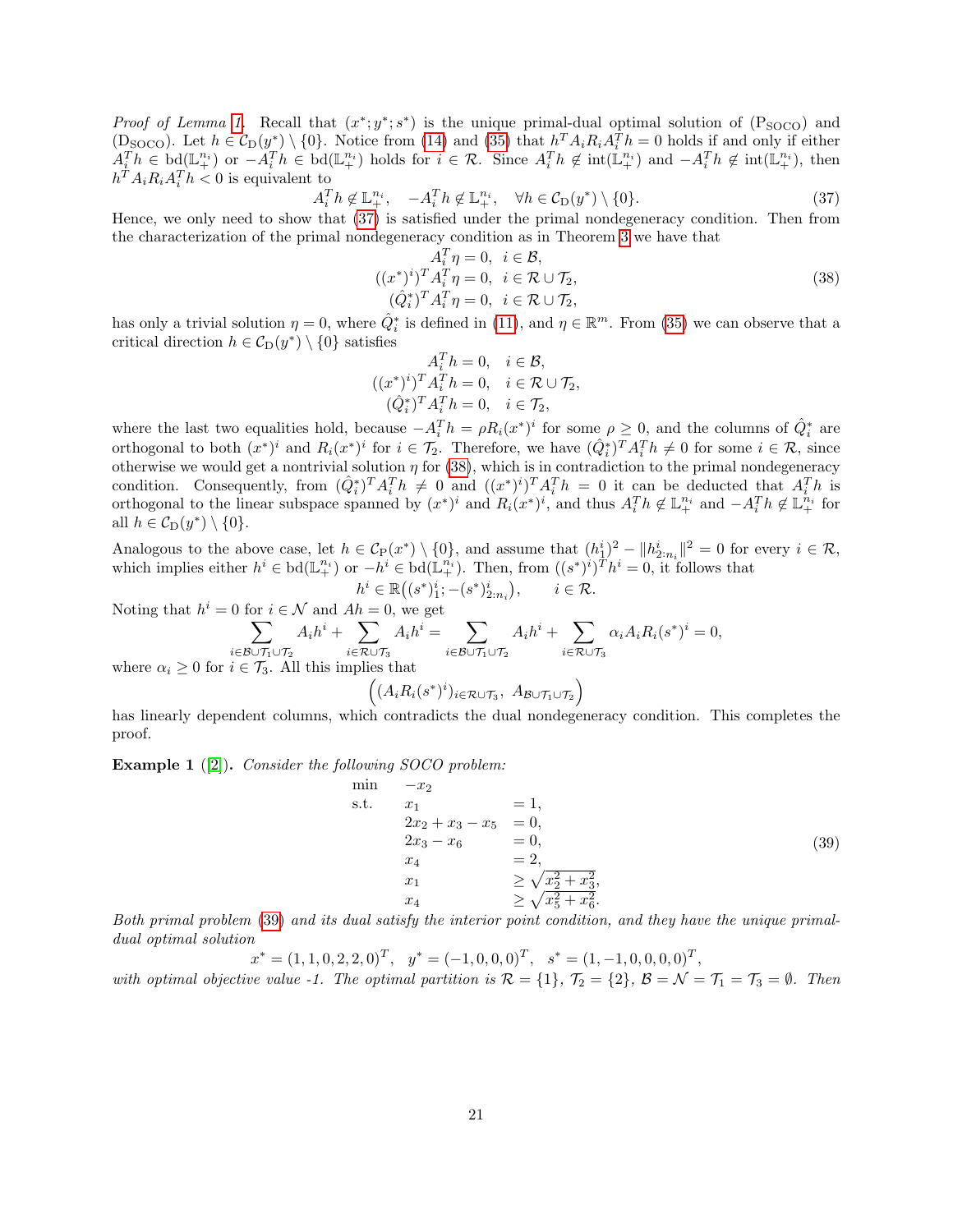we have

$$
A_1 = \begin{pmatrix} 1 & 0 & 0 \\ 0 & 2 & 1 \\ 0 & 0 & 2 \\ 0 & 0 & 0 \end{pmatrix}, \quad A_2 = \begin{pmatrix} 0 & 0 & 0 \\ 0 & -1 & 0 \\ 0 & 0 & -1 \\ 1 & 0 & 0 \end{pmatrix}, \quad \bar{Q}_1^* = \bar{Q}_2^* = \begin{pmatrix} \frac{\sqrt{2}}{2} & 0 \\ \frac{\sqrt{2}}{2} & 0 \\ 0 & 1 \end{pmatrix}.
$$

Further, we can derive that

$$
(A_1\overline{Q}_1^*, A_2\overline{Q}_2^*) = \begin{pmatrix} \frac{\sqrt{2}}{2} & 0 & 0 & 0 \\ \sqrt{2} & 1 & -\frac{\sqrt{2}}{2} & 0 \\ 0 & 2 & 0 & -1 \\ 0 & 0 & \frac{\sqrt{2}}{2} & 0 \end{pmatrix}, (A_1R_1(s^*)^1, A_2) = \begin{pmatrix} 1 & 0 & 0 & 0 \\ 2 & 0 & -1 & 0 \\ 0 & 0 & 0 & -1 \\ 0 & 1 & 0 & 0 \end{pmatrix}.
$$

Since both matrices are nonsingular, the unique optimal solution is primal and dual nondegenerate. Nevertheless, the optimal solution is not strictly complementary since  $\mathcal{T}_2 \neq \emptyset$ . In fact, the second-order constraint  $x_4\geq \sqrt{x_5^2+x_6^2}$  is weakly inactive, i.e., its removal does not affect the optimality of the current solution. For the dual problem, the cone of critical directions is given by

$$
\mathcal{C}_{D}(y^{*}) = \begin{cases} h \in \mathbb{R}^{4}, \\ ((x^{*})^{1})^{T} A_{1}^{T} h = 0, \\ -A_{2}^{T} h \in \mathbb{R}_{+} \begin{pmatrix} 2 \\ -2 \\ 0 \end{pmatrix}, \end{cases}
$$

which is equivalent to  $C_D(y^*) = \{h \in \mathbb{R}^4 \mid h_1 \geq 0, h_3 = 0, h_2 = h_4 = -\frac{1}{2}h_1 \leq 0\}$ . Therefore we get

$$
-\frac{(x^*)_1^1}{(s^*)_1^1}A_1R_1A_1^T = \begin{pmatrix} -1 & 0 & 0 & 0 \\ 0 & 5 & 2 & 0 \\ 0 & 2 & 4 & 0 \\ 0 & 0 & 0 & 0 \end{pmatrix} \Rightarrow h^T H_D(y^*, x^*)h = h_2^2 > 0, \ \forall h \in C_D(y^*) \setminus \{0\},
$$

which confirms that the second-order sufficient condition holds.

This problem in the nonlinear format  $(P_{NLO})$  has four locally optimal solutions given by

$$
\nu_{(1)} = (1, -0.2425, 0.9701, 2, 0.4851, 1.9403)^{T},
$$
  
\n
$$
\nu_{(2)} = (1, -1, 0, 2, -2, 0)^{T},
$$
  
\n
$$
\nu_{(3)} = (1, 0.2425, -0.9701, 2, -0.4851, -1.9403)^{T},
$$
  
\n
$$
\nu_{(4)} = (1, 1, 0, 2, 2, 0)^{T},
$$

where the objective values are  $0.2425$ , 1,  $-0.2425$ , and  $-1$ , respectively. Removing the weakly inactive constraint reduces the set of locally optimal solutions to  $\{v_{(2)}, v_{(4)}\}$  but leaves the set of globally optimal solutions unchanged, i.e.,  $\{\nu_{(4)}\}$ . Note that the Jacobian matrix [\(23\)](#page-11-1) is nonsingular at the unique globally optimal solution  $(\bar{w}; \bar{z})$ . Therefore, the second-order sufficient condition [\(24\)](#page-12-1) trivially holds at  $(\bar{w}; \bar{z})$ .

# <span id="page-21-1"></span>C Local convergence of Newton's method

Consider a mapping  $G: \mathbb{R}^n \to \mathbb{R}^n$  which is continuously differentiable in an open convex set  $\mathcal{C} \subseteq \mathbb{R}^n$ . Let  $x^* \in \mathbb{R}^n$  be a root of  $G(x) = 0$  so that a neighborhood  $B(x^*, r) \subseteq C$  for some  $r > 0$  exists. The following theorem provides sufficient conditions for the quadratic convergence of Newton's method to  $x^*$  provided that the initial solution is sufficiently close to  $x^*$ .

<span id="page-21-0"></span>**Theorem 6** (Theorem 5.2.1 in [\[9\]](#page-17-14)). Assume that  $\nabla G$  is Lipschitz continuous with constant  $\tau$  on  $B(x^*, r)$ and that  $\|\nabla G(x^*)^{-1}\| \leq \beta$  for some  $\beta > 0$ . Then for a given  $x^{(0)} \in B(x^*, \epsilon)$ , where

<span id="page-21-2"></span>
$$
\epsilon := \min\left\{r, \frac{1}{2\beta\tau}\right\},\tag{40}
$$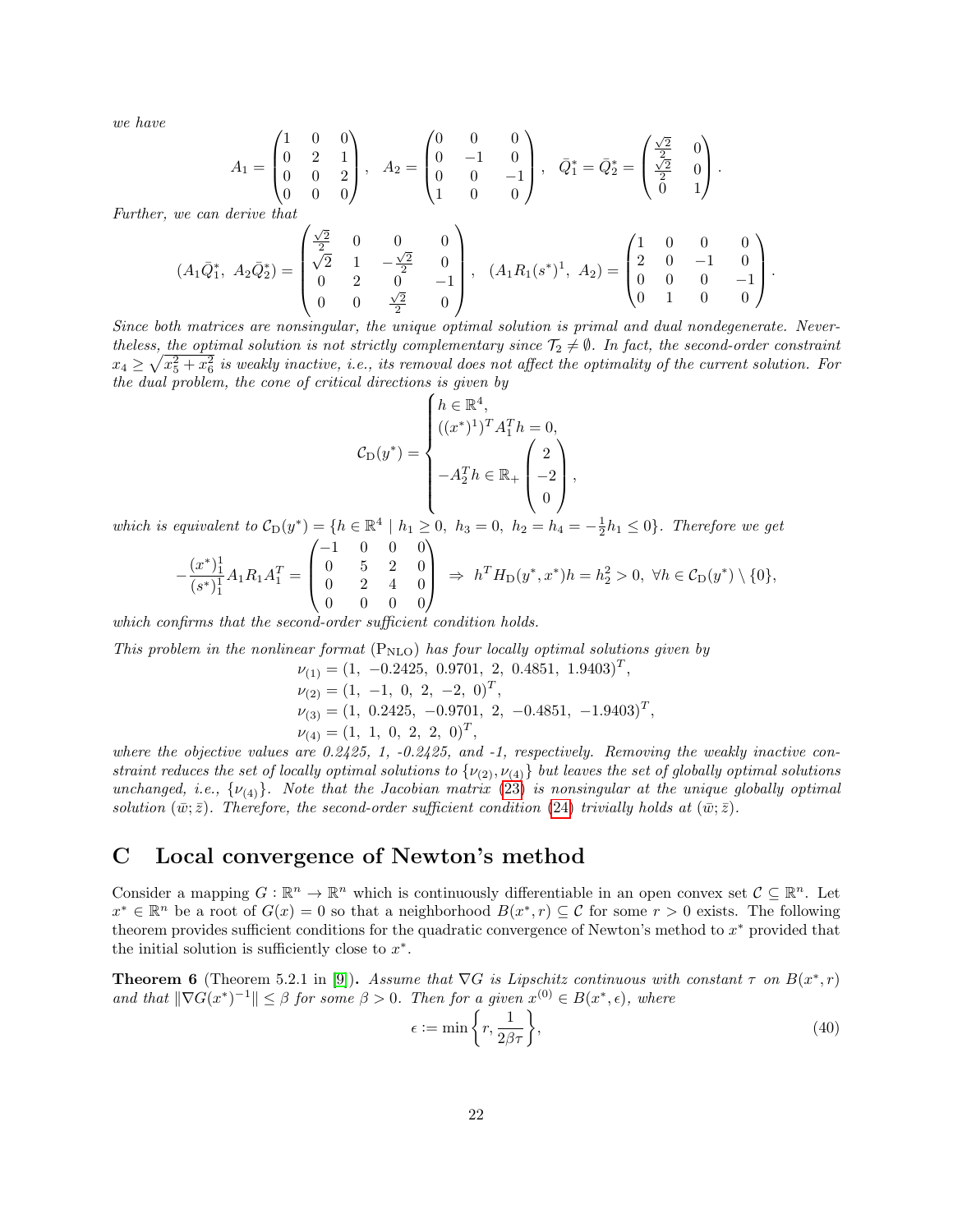the Newton iterates  $x^{(k)}$  are well-defined and converge to  $x^*$  so that

$$
||x^{(k+1)} - x^*|| \le \beta \tau ||x^{(k)} - x^*||^2, \qquad k \ge 0.
$$

Note that  $\epsilon$  determines the region around  $x^*$  where the Newton directions are well-defined. In fact, from the Lipschitz continuity of  $\nabla G$  we have

$$
\|\nabla G(x^*)^{-1}(\nabla G(x^{(0)}) - \nabla G(x^*))\| \le \|\nabla G(x^*)^{-1}\| \|\nabla G(x^{(0)}) - \nabla G(x^*)\|
$$
  

$$
\le \beta \tau \|x^{(0)} - x^*\| \le \frac{1}{2}.
$$

Then it turns out, see e.g., Theorem 3.1.4 in [\[9\]](#page-17-14), that

$$
\|\nabla G(x^{(0)})^{-1}\| \le \frac{\|\nabla G(x^*)^{-1}\|}{1 - \|\nabla G(x^*)^{-1}(\nabla G(x^{(0)}) - \nabla G(x^*))\|} \le 2\beta.
$$

The nonsingularity of  $\nabla G(x^{(k)})$  for  $k \ge 1$  follows by noting that  $||x^{(1)} - x^*|| \le \frac{1}{2} ||x^{(0)} - x^*||$ .

# <span id="page-22-1"></span>D Error bound for a linear mixed conic system

Let A be a linear subspace of  $\mathbb{R}^{\bar{n}}$ ,  $\bar{b} \in \mathbb{R}^{\bar{n}}$ , and  $\mathcal{K} \subset \mathbb{R}^{\bar{n}}$  be a Cartesian product of p second-order and q positive semidefinite cones as

$$
\mathcal{K} := \mathbb{L}_+^{n_1} \times \ldots \times \mathbb{L}_+^{n_p} \times \mathbb{S}_+^{n_{p+1}} \times \ldots \times \mathbb{S}_+^{n_{p+q}},
$$

where  $\mathbb{S}^{n_i}_+$  denotes the cone of vectorized positive semidefinite matrices of size  $n_i$  and  $\bar{n} = \sum_{i=1}^p n_i +$  $\sum_{i=p+1}^{p+q} \frac{n_i(n_i+1)}{2}$ . Then a linear mixed conic system is defined as

<span id="page-22-4"></span><span id="page-22-2"></span>
$$
\begin{cases} x \in \bar{b} + \mathcal{A}, \\ x \in \mathcal{K}. \end{cases} \tag{41}
$$

In a given solution  $x$  the amount of constraint violation is defined as

$$
dist(x, \bar{b} + \mathcal{A}) + [-\lambda_{\min}(x)]_+,
$$

where  $[-\lambda_{\min}(x)]_+ := \max\{-\lambda_{\min}(x), 0\}$  and dist(...) denotes a distance function with respect to a norm. If  $x^i \in \mathbb{L}^{n_i}_+$ , then  $\lambda_{\min}(x^i) := x^i_1 - \|x^i_{2:n_i}\|$ . The following theorem provides an upper bound for the distance between  $x$  and the set of solutions of  $(41)$ .

<span id="page-22-0"></span>**Theorem 7** (Theorem 7.4.2 in [\[16\]](#page-17-15)). Let  $\overline{A}$  be the minimal linear subspace which contains  $\overline{b} + A$ , i.e.,  $\mathcal{A} := \{x \mid x + t\overline{b} \in \mathcal{A} \text{ for some } t \in \mathbb{R}\}.$ 

Consider a bounded set of solutions  $x(\zeta)$  with  $0 < \zeta \leq 1$  so that dist $(x(\zeta), \bar{A}) \le \zeta$ ,  $\lambda_{\min}(x(\zeta)) \ge -\zeta$ ,  $\forall 0 < \zeta \le 1$ . (42)

Then we have

$$
\text{dist}\big(x(\zeta), \ (\bar{b} + \mathcal{A}) \cap \mathcal{K}\big) \leq \kappa \zeta^{\gamma},
$$

where  $\gamma = 2^{-d(\bar{\mathcal{A}},\mathcal{K})}$ ,  $d(\bar{\mathcal{A}},\mathcal{K})$  denotes the degree of singularity of the subspace  $\bar{\mathcal{A}}$ , and  $\kappa$  is a positive condition number.

The reader is referred to [\[30\]](#page-18-11) for the definition of the degree of singularity. The degree of singularity of a linear mixed conic system is zero if the system satisfies the interior point condition. An upper bound for the degree of singularity is given in Theorem [8.](#page-22-3)

<span id="page-22-3"></span>Theorem 8. For the linear mixed conic system [\(41\)](#page-22-2) we have

$$
d(\bar{\mathcal{A}}, \mathcal{K}) \le \min\Big\{p + \sum_{i=p+1}^{p+q} (n_i - 1), \dim(\bar{\mathcal{A}}), \dim(\bar{\mathcal{A}}^{\perp})\Big\},\,
$$

where  $\bar{A}^{\perp}$  denotes the orthogonal complement of  $\bar{A}$ .

Theorem [7](#page-22-0) can be applied to derive an upper bound for the distance between a central solution and the optimal set. Let  $(\hat{x}; \hat{y}; \hat{s})$  be a primal-dual optimal solution of  $(P_{SOCO})$  and  $(D_{SOCO})$ . Note that the primal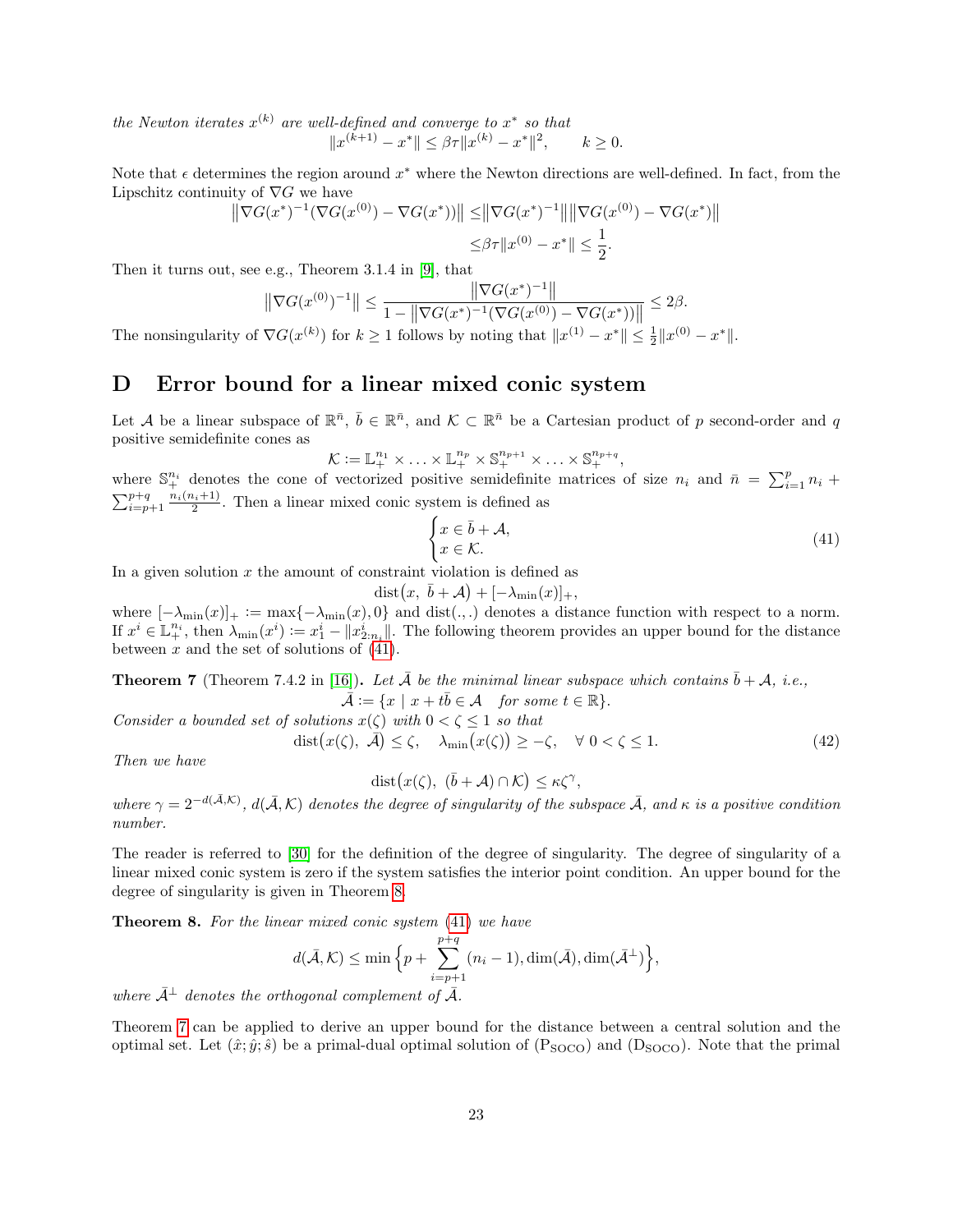and dual optimal sets can be equivalently written as the following linear conic systems

<span id="page-23-3"></span>
$$
\begin{cases}\nx \in \hat{x} + \text{Ker}(A), \\
\hat{s}^T x = 0, \\
x \in \mathcal{L}_+^{\bar{n}},\n\end{cases}\n\qquad\n\begin{cases}\ns \in \hat{s} + \mathcal{R}(A^T), \\
\hat{x}^T s = 0, \\
s \in \mathcal{L}_+^{\bar{n}},\n\end{cases}\n\tag{43}
$$

see Section 4 in [\[30\]](#page-18-11). In this case, the linear subspace  $\bar{\mathcal{A}}(\mathcal{P}^*)$ , which contains  $\mathcal{P}^*$ , is defined as  $\bar{\mathcal{A}}(\mathcal{P}^*) \vcentcolon = (\text{Ker}(A) \cap \{\hat{s}\}^\perp) + \mathbb{R}\hat{x}.$ 

The linear subspace  $\bar{\mathcal{A}}(\mathcal{D}^*)$ , which is the orthogonal complement of  $\bar{\mathcal{A}}(\mathcal{P}^*)$ , is defined as

 $\bar{\mathcal{A}}(\mathcal{D}^*) \coloneqq (\mathcal{R}(A^T) \cap {\hat{\{x\}}}^\perp) + \mathbb{R}\hat{s}.$ From the orthogonality of  $(x(\mu) - \hat{x})$  and  $(s(\mu) - \hat{s})$  we have

$$
\hat{x}^T s(\mu) + \hat{s}^T x(\mu) = p\mu,
$$

which implies  $0 \leq \hat{s}^T x(\mu) \leq p\mu$  and  $0 \leq \hat{x}^T s(\mu) \leq p\mu$ . Then the application of Hoffman error bound [\[11\]](#page-17-16) gives

$$
\begin{aligned} \text{dist}\left(x(\mu), \ \bar{\mathcal{A}}(\mathcal{P}^*)\right) &\leq \text{dist}\left(x(\mu), \ \{x \in \hat{x} + \text{Ker}(A) \mid \hat{s}^T x = 0\}\right) \\ &\leq \theta_1 \Big(\text{dist}\left(x(\mu), \ \{x \in \hat{x} + \text{Ker}(A)\}\right) + \hat{s}^T x(\mu)\Big) \leq \theta_1 p\mu, \end{aligned}
$$

where  $\theta_1 > 0$  denotes the Hoffman condition number. Analogously, we can derive

$$
\text{dist}\left(x(\mu), \ \bar{\mathcal{A}}(\mathcal{D}^*)\right) \le \text{dist}\left(s(\mu), \ \{s \in \hat{s} + \mathcal{R}(A^T) \mid \hat{x}^T s = 0\}\right) \le \theta_2 p \mu,
$$

where  $\theta_2 > 0$  is the Hoffman condition number. Note that the condition numbers  $\theta_1$  and  $\theta_2$  depend on  $\hat{x}$ and  $\hat{s}$ .

**Lemma 11.** Let  $(x(\mu); y(\mu); s(\mu))$  be a central solution with

<span id="page-23-2"></span><span id="page-23-1"></span>
$$
\mu \le \hat{\mu} := \min\left\{\frac{1}{\theta_1 p}, \frac{1}{\theta_2 p}\right\}.
$$
\n(44)

Then there exists  $(x; y; s) \in \mathcal{P}^* \times \mathcal{D}^*$  and  $\kappa > 0$  so that

$$
||x(\mu) - x|| \le \kappa (p\mu)^{\gamma}, \quad ||y(\mu) - y|| \le \kappa (p\mu)^{\gamma}, \quad ||s(\mu) - s|| \le \kappa (p\mu)^{\gamma}, \tag{45}
$$

where  $\gamma \geq \frac{1}{2^p}$ .

*Proof.* Conditions [\(42\)](#page-22-4) hold if  $\mu \leq \hat{\mu}$ . Moreover, the full row rank and the interior point conditions imply that the set

$$
\left\{ \big(x(\mu); y(\mu); s(\mu)\big) \mid 0 < \mu \leq \hat{\mu} \right\}
$$

is contained in a compact set, see Lemma 3.2 in [\[8\]](#page-17-17). Therefore, the result of Theorem [7](#page-22-0) is applicable to the linear conic systems in [\(43\)](#page-23-3). Furthermore, the compactness of  $\mathcal{P}^*$  and  $\mathcal{D}^*$  implies the existence of  $(x; y; s) \in \mathcal{P}^* \times \mathcal{D}^*$  so that

$$
||x(\mu) - x|| \le \kappa_1(p\mu)^{\gamma_1}, \quad ||s(\mu) - s|| \le \kappa_2(p\mu)^{\gamma_2},
$$

where  $\gamma_1 := 2^{-d(\bar{\mathcal{A}}(\mathcal{P}^*), \mathcal{L}^{\bar{n}}_+)}$  and  $\gamma_2 := 2^{-d(\bar{\mathcal{A}}(\mathcal{D}^*), \mathcal{L}^{\bar{n}}_+)}$ . Since the rows of A are assumed to be linearly independent, system  $A^T(y(\mu) - y) = s(\mu) - s$  has a unique solution. Therefore, using Theorem [7](#page-22-0) again, we get

$$
||y(\mu) - y|| \le ||(A^T)^{\dagger}|| ||s(\mu) - s|| \le \kappa_3 (p\mu)^{\gamma_2},
$$

where  $(A^T)^{\dagger} := (AA^T)^{-1}A$  stands for the pseudo-inverse of  $A^T$  [\[29\]](#page-18-12). Then, taking  $\kappa := \max\{\kappa_1, \kappa_2, \kappa_3\}$  and  $\gamma := \min\{\gamma_1, \gamma_2\}$ , we get the results as desired. The lower bound for  $\gamma$  follows from Theorem [8.](#page-22-3)  $\Box$ 

## <span id="page-23-0"></span>E Bounds for the  $\mathcal T$  parts in Theorem [1](#page-4-1)

Let  $i \in \mathcal{T}$  denote a block  $(x^i(\mu); y^i(\mu); s^i(\mu))$  of the central solution with  $\mu \leq \hat{\mu}$ . The sketch of the proof is similar to the one for Theorem 3.8 in [\[31\]](#page-18-8). From [\(5\)](#page-3-1) and the central path equation  $x^{i}(\mu) \circ s^{i}(\mu) = \mu e_{i}$  we get

$$
s^i(\mu)=\frac{\mu(x_1^i(\mu);-x_{2:n_i}^i(\mu))}{(x_1^i(\mu))^2-\|x_{2:n_i}^i(\mu)\|^2}.
$$